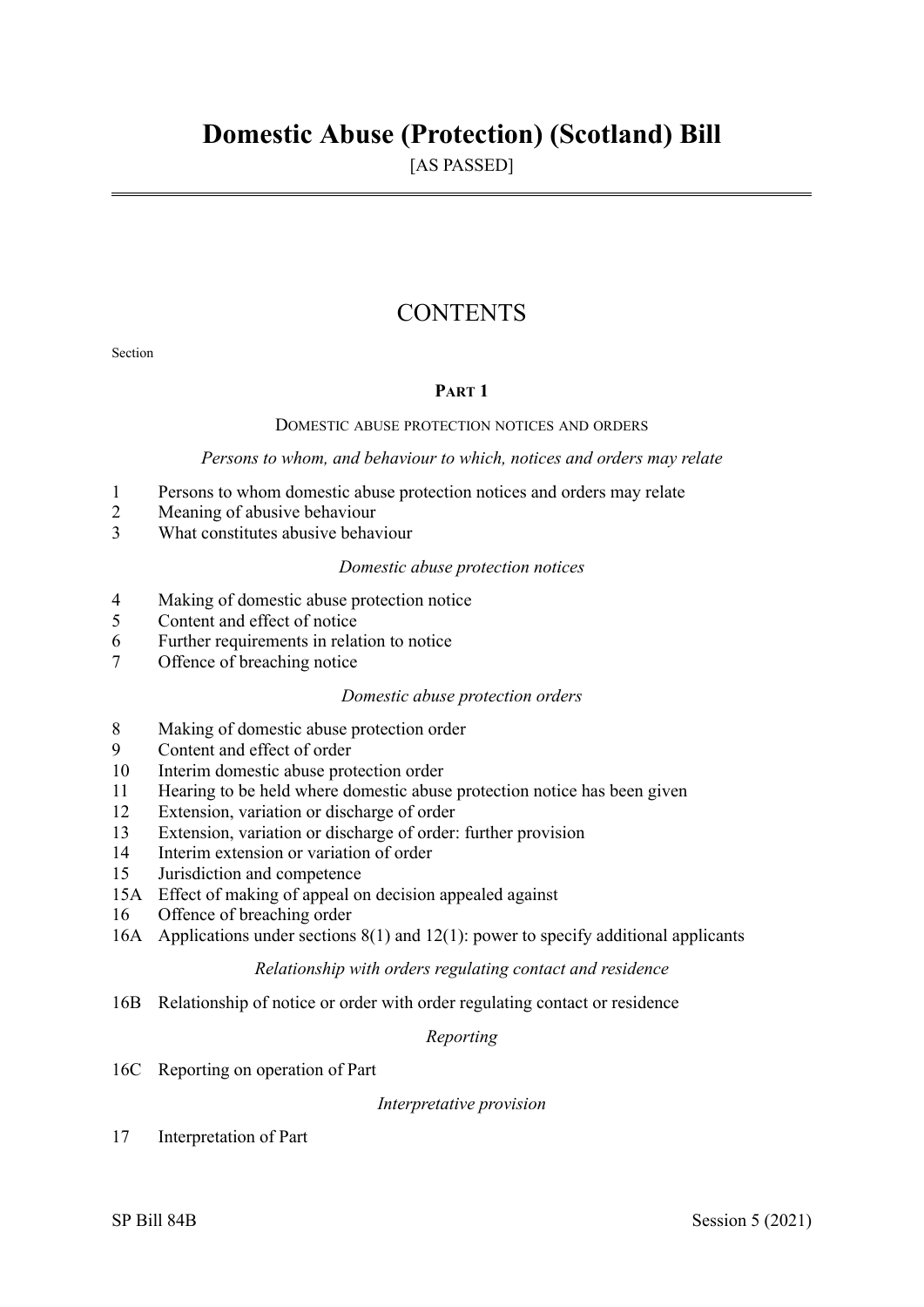### **PART 2**

TERMINATION OF SCOTTISH SECURE TENANCIES IN CASES INVOLVING ABUSIVE BEHAVIOUR

18 Additional ground for ending tenant's interest in house

#### **PART 3**

#### FINAL PROVISIONS

- 19 Ancillary provision
- 20 Commencement
- 21 Short title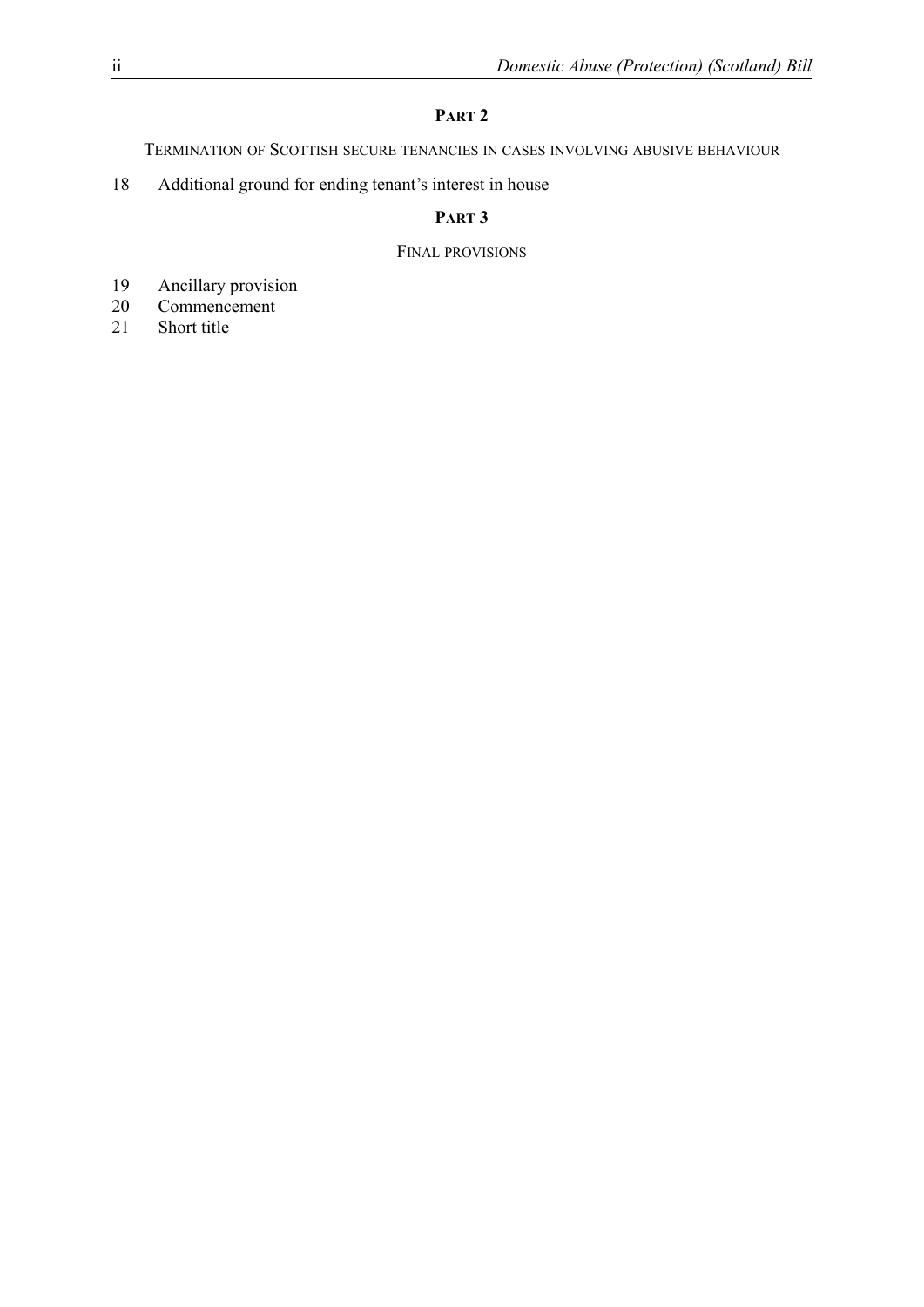**Amendments to the Bill since the previous version are indicated by sidelining in the right margin. Wherever possible, provisions that were in the Bill as introduced retain the original numbering.** 

# Domestic Abuse (Protection) (Scotland) Bill [AS PASSED]

An Act of the Scottish Parliament to make provision for domestic abuse protection notices and orders for the purpose of protecting a person from abusive behaviour by the person's partner or ex-partner; and to make provision for the termination of Scottish secure tenancies in cases involving behaviour by a tenant which is abusive of the tenant's partner or ex-partner.

#### *5* **PART 1**

DOMESTIC ABUSE PROTECTION NOTICES AND ORDERS

*Persons to whom, and behaviour to which, notices and orders may relate* 

#### **1 Persons to whom domestic abuse protection notices and orders may relate**

- (1) A domestic abuse protection notice (see section 5) or domestic abuse protection order (see section 9) may be made—
	- (a) in relation to a person ("person A") who is aged 18 or over,
	- (b) for the purpose of protecting a person ("person B")—
		- (i) aged 16 or over who is the partner or ex-partner of person A, and
		- (ii) with whom person A lives some or all of the time,

*15* from abusive behaviour by person A.

- (2) Person A and person B are partners if they are—
	- (a) spouses or civil partners of each other, or
	- (c) in an intimate personal relationship with each other.
- (3) Whether person A and person B are "ex-partners" is to be determined accordingly.
- *20* (3A) For the purposes of subsection (1)(b)(ii), the reference to person A living with person B is a reference to those persons living, at the same time, in any place where either person A or person B lives to any extent.
	- (4) References in this Part to person A and person B are to be construed in accordance with this section.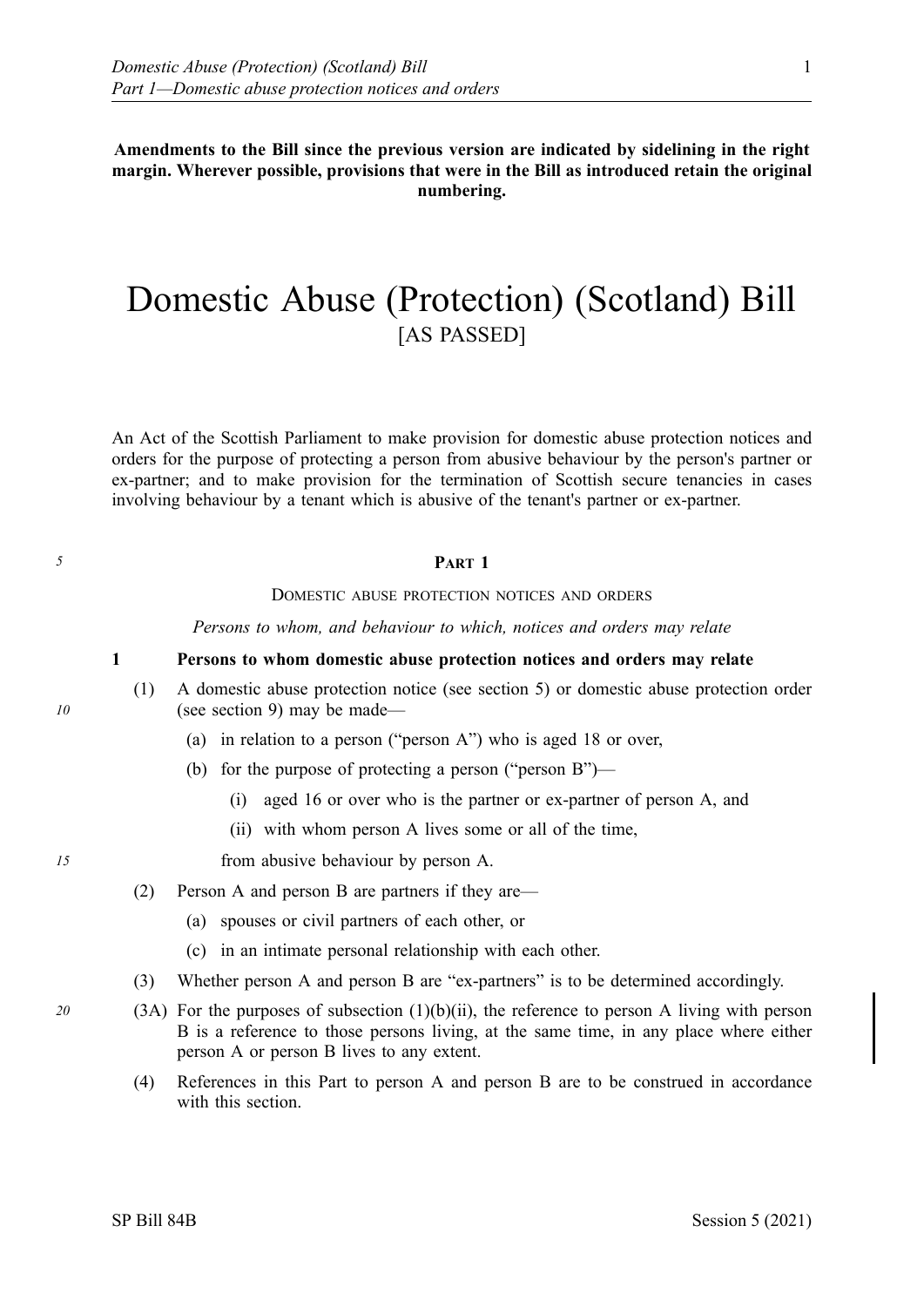#### **2 Meaning of abusive behaviour**

- (1) In this Part, "abusive behaviour by person A" means behaviour by person A which is abusive of person B.
- (2) Behaviour by person A is abusive of person B if a reasonable person would consider the behaviour to be likely to cause person B to suffer physical or psychological harm.
- (3) Behaviour is behaviour of any kind, including (for example)—
	- (a) saying or otherwise communicating something as well as doing something,
	- (b) intentionally failing—
		- (i) to do something,
- *10* (ii) to say or otherwise communicate something.
	- (4) Behaviour directed at a person is such behaviour however carried out, including (in particular)—
		- (a) by way of conduct towards property,
		- (b) through making use of a third party,

*15* as well as behaviour in a personal or direct manner.

- (5) In subsection (2), the reference to psychological harm includes fear, alarm and distress.
- (6) Behaviour may consist of a single incident or a course of conduct.

#### **3 What constitutes abusive behaviour**

- (1) Subsections (2) to (4) elaborate on when behaviour by person A is abusive of person B.
- (2) Behaviour which is abusive of person B includes (in particular)—
	- (a) behaviour directed at person B that is violent, threatening or intimidating,
	- (b) behaviour directed at person B, at a child of person B or at another person that either—
- *25* (i) has as its purpose (or among its purposes) one or more of the relevant effects set out in subsection (3), or
	- (ii) would be considered by a reasonable person to be likely to have one or more of the relevant effects set out in subsection (3).
	- (3) The relevant effects are of—
- *30* (a) making person B dependent on, or subordinate to, person A,
	- (b) isolating person B from friends, relatives or other sources of support,
	- (c) controlling, regulating or monitoring person B's day-to-day activities,
	- (d) depriving person B of, or restricting person B's, freedom of action,
	- (e) frightening, humiliating, degrading or punishing person B.
- *35* (4) In subsection (2)(a), the reference to violent behaviour includes sexual violence as well as physical violence.

*5*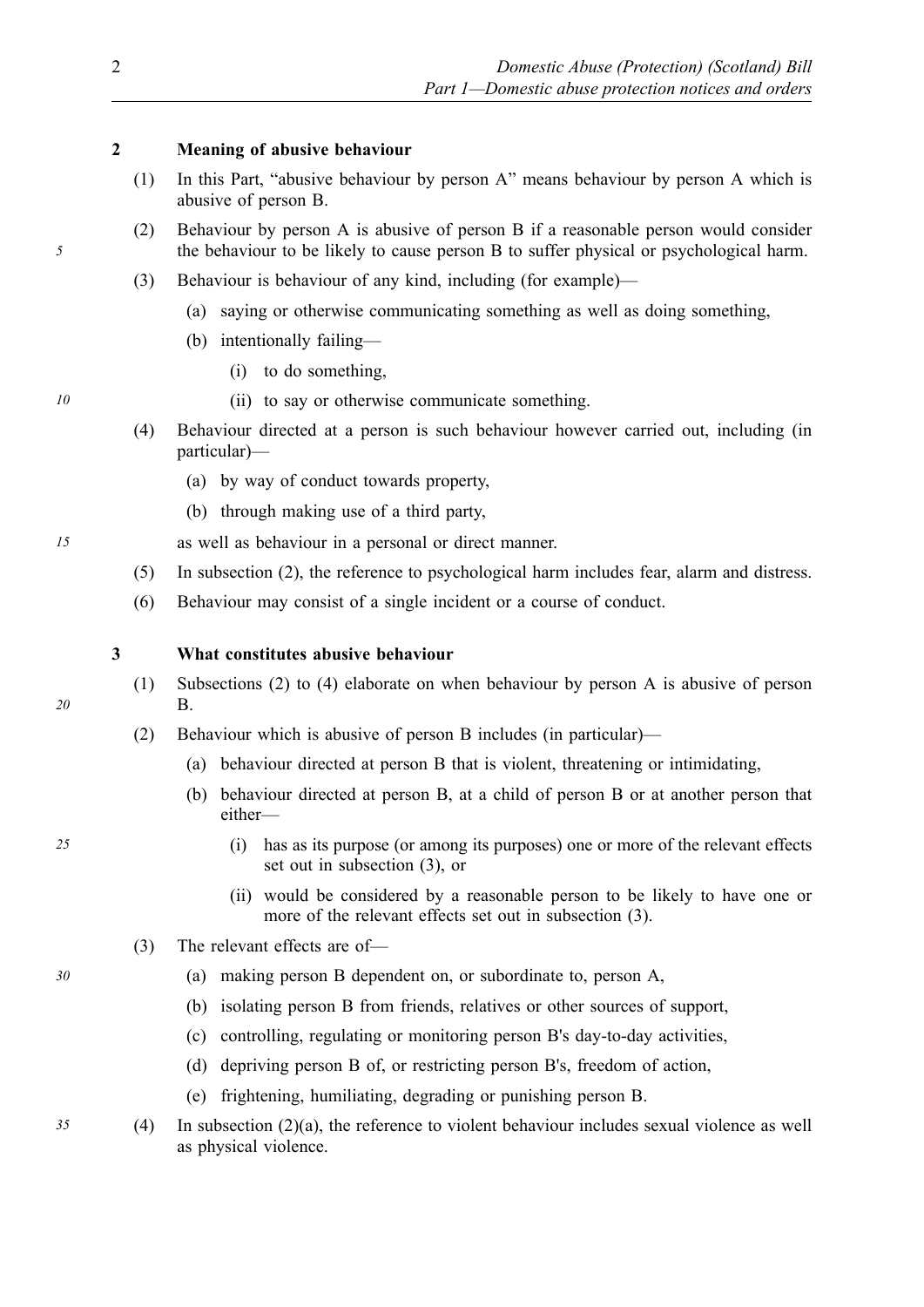#### *Domestic abuse protection notices*

#### **4 Making of domestic abuse protection notice**

- (1) A senior constable may make a domestic abuse protection notice in relation to person A if the constable has reasonable grounds for believing that—
- *5* (a) person A has engaged in behaviour which is abusive of person B,
	- (b) it is necessary for a domestic abuse protection order to be made for the purpose of protecting person B from abusive behaviour by person A, and
	- (c) there is a risk of person A engaging in further behaviour which is abusive of person B immediately and it is necessary to make the notice for the purpose of protecting person B from that behaviour.
	- (1A) In subsection (1)(c), "immediately" means in the period before the sheriff can make an interim domestic abuse protection order or a domestic abuse protection order.
	- (2) It does not matter whether the abusive behaviour referred to in subsection (1)(a) took place in Scotland or elsewhere.
- *15* (3) Before making a domestic abuse protection notice in relation to person A, the senior constable must—
	- (aa) take such steps as are reasonable in the circumstances—
		- (i) to establish whether person A has any views in relation to the notice which person A wishes to be taken into account, and if so, to obtain those views,
- *20* (ii) to establish whether person B has any views in relation to the notice which person B wishes to be taken into account, and if so, to obtain those views, and
	- (ab) take into account—
		- (i) any views of which the senior constable becomes aware as a result of paragraph (aa), and
		- (ii) the welfare of any child whose interests the senior constable considers to be relevant to the making of the notice.
	- (4) A domestic abuse protection notice may be made without the consent of person B.

**5 Content and effect of notice** 

*30* (1) A domestic abuse protection notice is a notice which does one or more of the following—

- (a) requires person A to leave any place where person B lives (whether or not it is also a place where person A lives, and even if it is person A's only or main place of residence),
- (b) requires person A to surrender keys to any such place,
- *35* (c) prohibits person A from entering any such place,
	- (d) prohibits person A from coming within such distance of any such place as is specified in the notice,
	- (e) prohibits person A from excluding person B from any such place,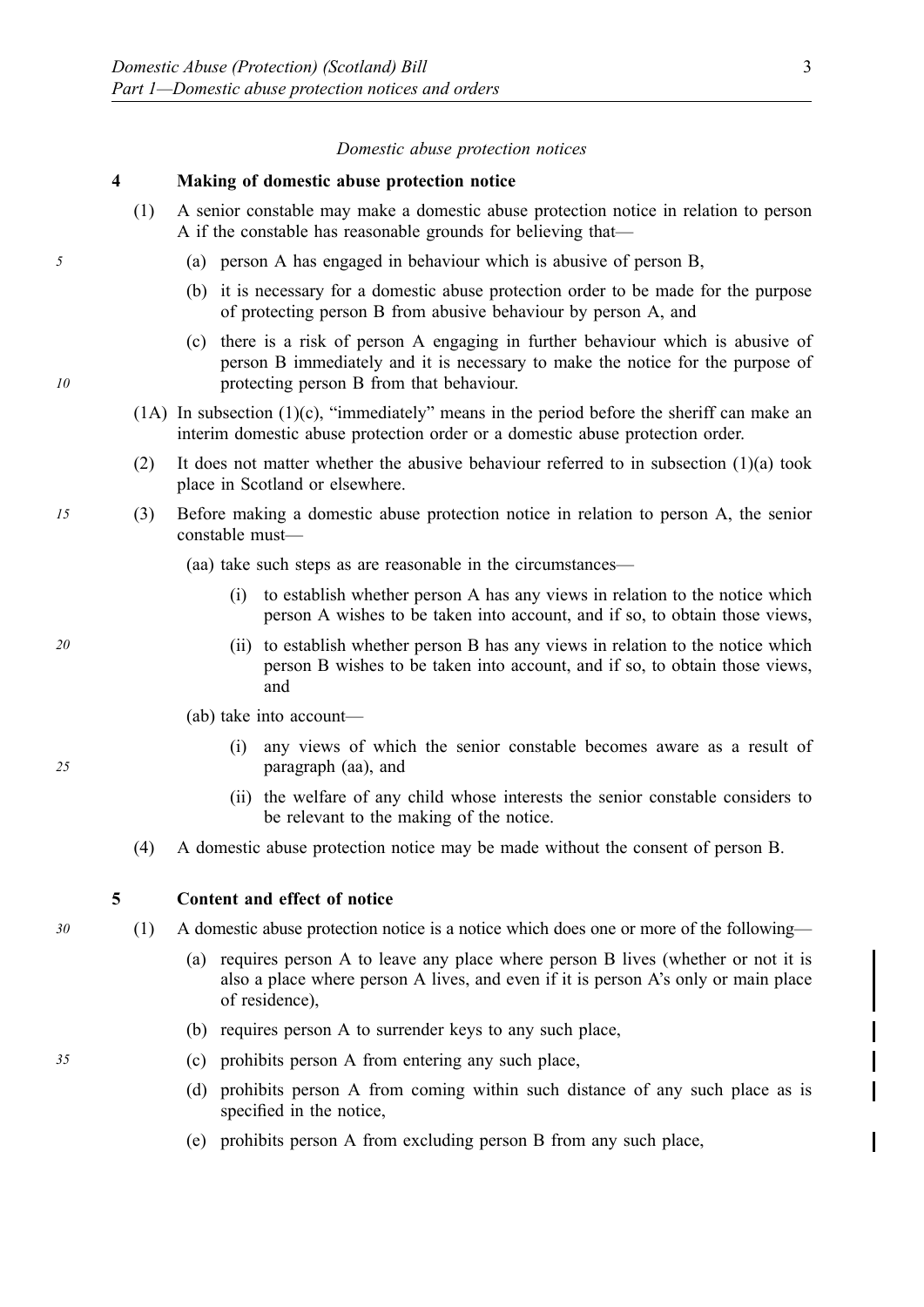- (f) prohibits person A from approaching or contacting, or attempting to approach or contact, person B,
- (g) prohibits person A from approaching or contacting, or attempting to approach or contact, any child usually residing with person B.
- *5* (2) The notice may impose a requirement or prohibition mentioned in subsection (1) only if the senior constable who makes the notice considers it necessary for the purpose of protecting person B from abusive behaviour by person A.
	- (2A) The notice may also require person A—
		- (a) at the time the notice is delivered to person A under section  $6(3)$ , to either—
- *10* (i) provide the constable delivering the notice with an address at which person A may be given notice of the hearing to be held in accordance with section  $11(3)$ , or
	- (ii) undertake to provide such an address to a constable by a specified time or to attend a specified police station at a specified time for the purpose of being given notice of the hearing, and
	- (b) to comply with any such undertaking.
	- (3) The notice—
		- (a) takes effect when it is given to person A in accordance with section 6(3) (except that the requirement mentioned in subsection (2A) takes effect only if and when person A fails to provide an address in response to a request under section 6(4)),
		- (b) ceases to have effect in accordance with section 11(9).
	- (4) In subsection (2A)(a)(ii), "specified" means specified by the constable delivering the notice to person A under section 6(3).

#### **6 Further requirements in relation to notice**

- *25* (1) A domestic abuse protection notice must be in writing.
	- (2) A domestic abuse protection notice made in relation to person A must, in addition to stating each requirement and prohibition imposed by it, state that—
		- (a) the senior constable who made the notice has reasonable grounds for believing that—
- *30* (i) person A has engaged in behaviour which is abusive of person B,
	- (ii) it is necessary for a domestic abuse protection order to be made for the purpose of protecting person B from abusive behaviour by person A, and
	- (iii) there is a risk of person A engaging in further behaviour which is abusive of person B immediately and it is necessary to make the notice for the purpose of protecting person B from that behaviour,
	- (b) person A commits an offence if person A without reasonable excuse—
		- (i) fails to do something which person A is required to do by the notice, or
		- (ii) does anything which person A is prohibited from doing by the notice,

*20* 

*15*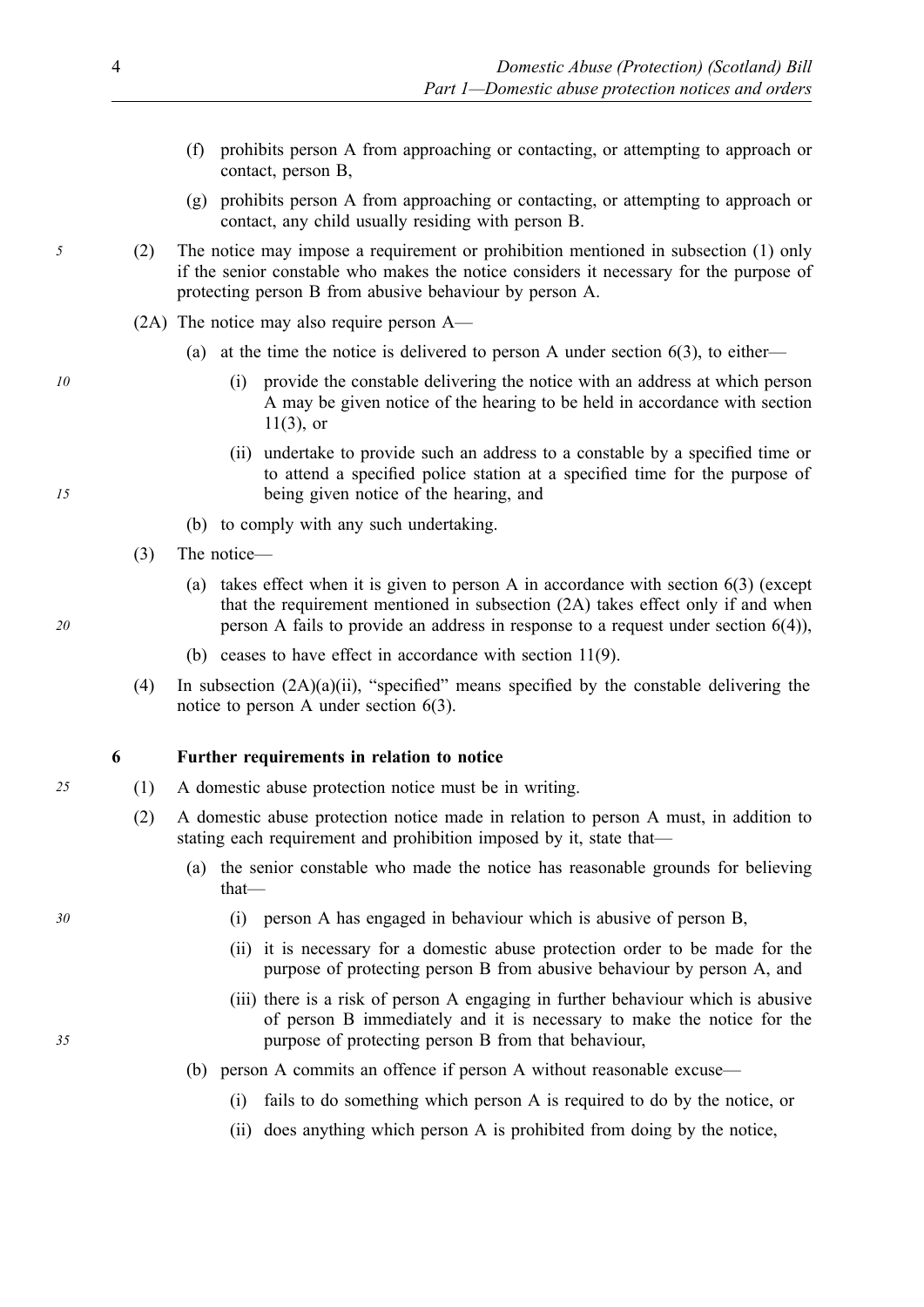- (c) an application for a domestic abuse protection order under section  $8(1)(a)$  will be made to the sheriff not later than the first court day after the day on which the notice is given to person A,
- (d) a hearing will be held in accordance with section 11(3) in relation to the application not later than the first court day after the day on which the application is made,
- (e) person A will be given notice of the hearing,
- (f) the domestic abuse protection notice ceases to have effect—
	- (i) if the sheriff makes a domestic abuse protection order or an interim domestic abuse protection order at the hearing, when the sheriff makes the order,
- *10* (ii) otherwise, when the hearing ends,
	- (g) the domestic abuse protection order may impose such requirements and prohibitions as the sheriff considers necessary for the purpose of protecting person B from abusive behaviour by person A.
	- (2A) In subsection  $(2)(a)(iii)$ , "immediately" has the meaning given by section  $4(1A)$ .
- *15* (3) The domestic abuse protection notice must be given to person A by being delivered personally by a constable.
	- (4) On giving the notice, the constable must ask person A for an address at which person A may be given notice of the hearing to be held in accordance with section 11(3).
	- **7 Offence of breaching notice**
- *20* (1) A person commits an offence if the person without reasonable excuse—
	- (a) fails to do something which the person is required to do by a domestic abuse protection notice, or
	- (b) does anything which the person is prohibited from doing by such a notice.
	- (2) A person who commits an offence under subsection (1) is liable on summary conviction to imprisonment for a term not exceeding 12 months or a fine not exceeding level 3 on the standard scale (or both).

#### *Domestic abuse protection orders*

#### **8 Making of domestic abuse protection order**

- (1) The chief constable—
- *30* (a) must apply to the sheriff for a domestic abuse protection order in relation to a person to whom a domestic abuse protection notice is given,
	- (b) may apply to the sheriff for a domestic abuse protection order in relation to a person in any other case.
	- (2) The sheriff may make the order—
- *35* (a) only if the sheriff is satisfied that—
	- (i) person A has engaged in behaviour which is abusive of person B,
	- (ii) there is an immediate or imminent risk of person A engaging in further behaviour which is abusive of person B, and

*5*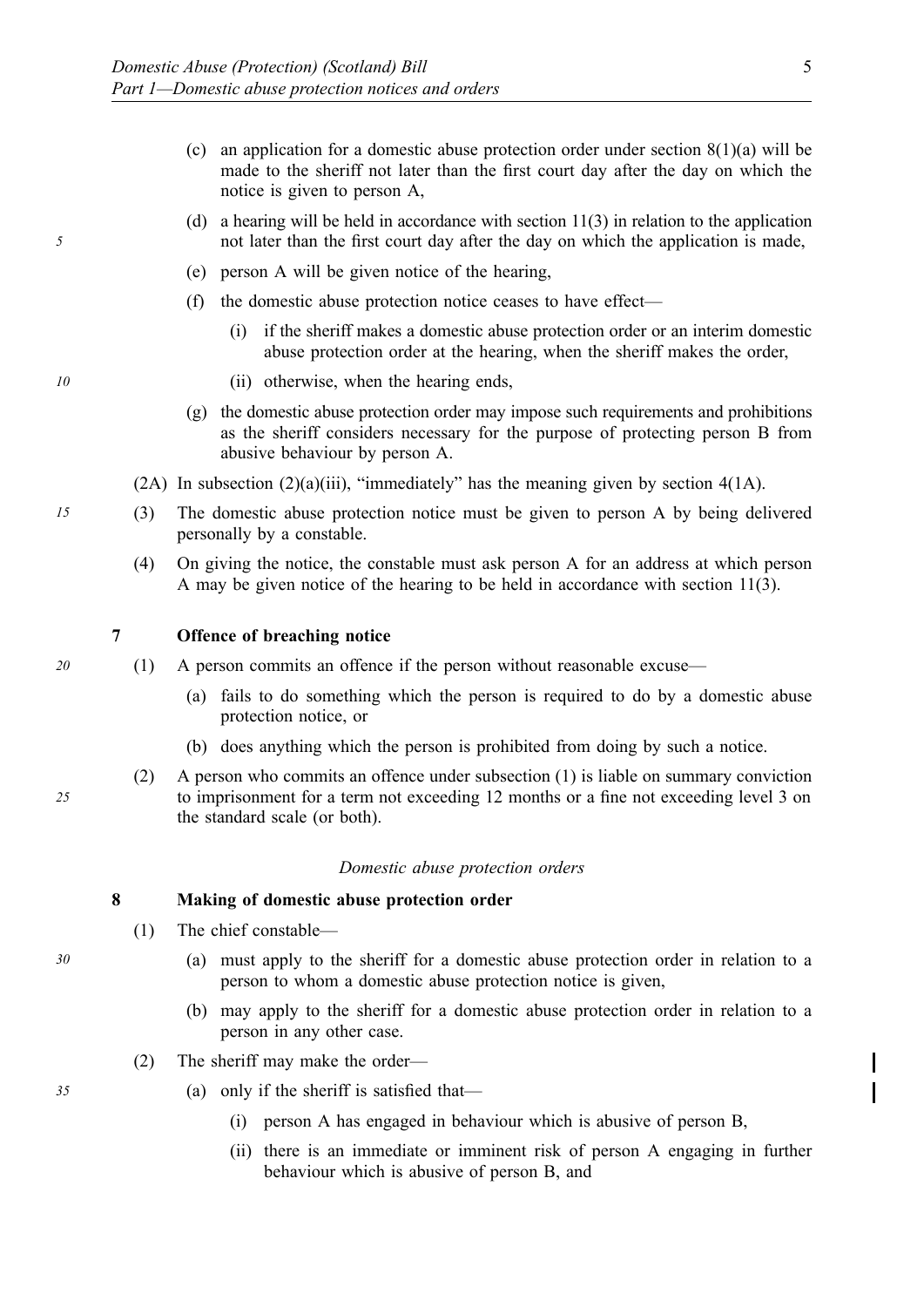- (iii) it is necessary to make the order for the purpose of protecting person B from abusive behaviour by person A, and
- (b) without the consent of person B (but see subsection (5A)).
- (3) It does not matter whether the abusive behaviour referred to in subsection  $(2)(a)(i)$  took place in Scotland or elsewhere.
- (3A) The abusive behaviour referred to in subsection (2)(a)(iii) must include, but need not be limited to, the behaviour referred to in subsection  $(2)(a)(ii)$ .
- (4) The sheriff may permit person B to be a party to the proceedings.
- (5) Before determining an application under subsection (1), the sheriff must give an opportunity to the chief constable, person A and person B (whether or not person B is a party to the proceedings) to make representations about the application.
- (5A) When determining the application, the sheriff must—
	- (a) take into account—
		- (i) any views of person B of which the sheriff is aware as to whether or not person B wishes an order to be made, and
		- (ii) where person B does not wish an order to be made, any reasons for that view of which the sheriff is aware,
	- (b) take into account any other views of person B in relation to the application of which the sheriff is aware.
- *20* (whether the sheriff is aware of those views, and any reasons for them, as a result of representations made to the sheriff by person B or otherwise).
	- (6) When determining the application, the sheriff must also take into account—
		- (a) any representations made to the sheriff by the chief constable or person A,
		- (c) the welfare of any child whose interests the sheriff considers to be relevant to the application.
	- (6A) Subsection (6B) applies where, on an application under subsection (1), the sheriff is considering making provision in an order which would relate directly to a child.
	- (6B) The sheriff must—
		- (a) take such steps as are reasonable in the circumstances to give the child an opportunity to express views in relation to the matter, and
		- (b) take into account any views of the child of which the sheriff is aware (whether as a result of paragraph (a) or otherwise).
	- (6C) In taking account of views of the child under subsection (6B)(b), the sheriff must take into account the child's age and understanding.

#### *35* **9 Content and effect of order**

- (1) A domestic abuse protection order is an order requiring person A to do, or prohibiting person A from doing, a thing or things described in the order.
- (2) Those requirements and prohibitions may include (but are not limited to) any requirement or prohibition which could be imposed by a domestic abuse protection notice (see section  $5(1)$ ).

*15* 

*10* 

*5* 

*25* 

*30*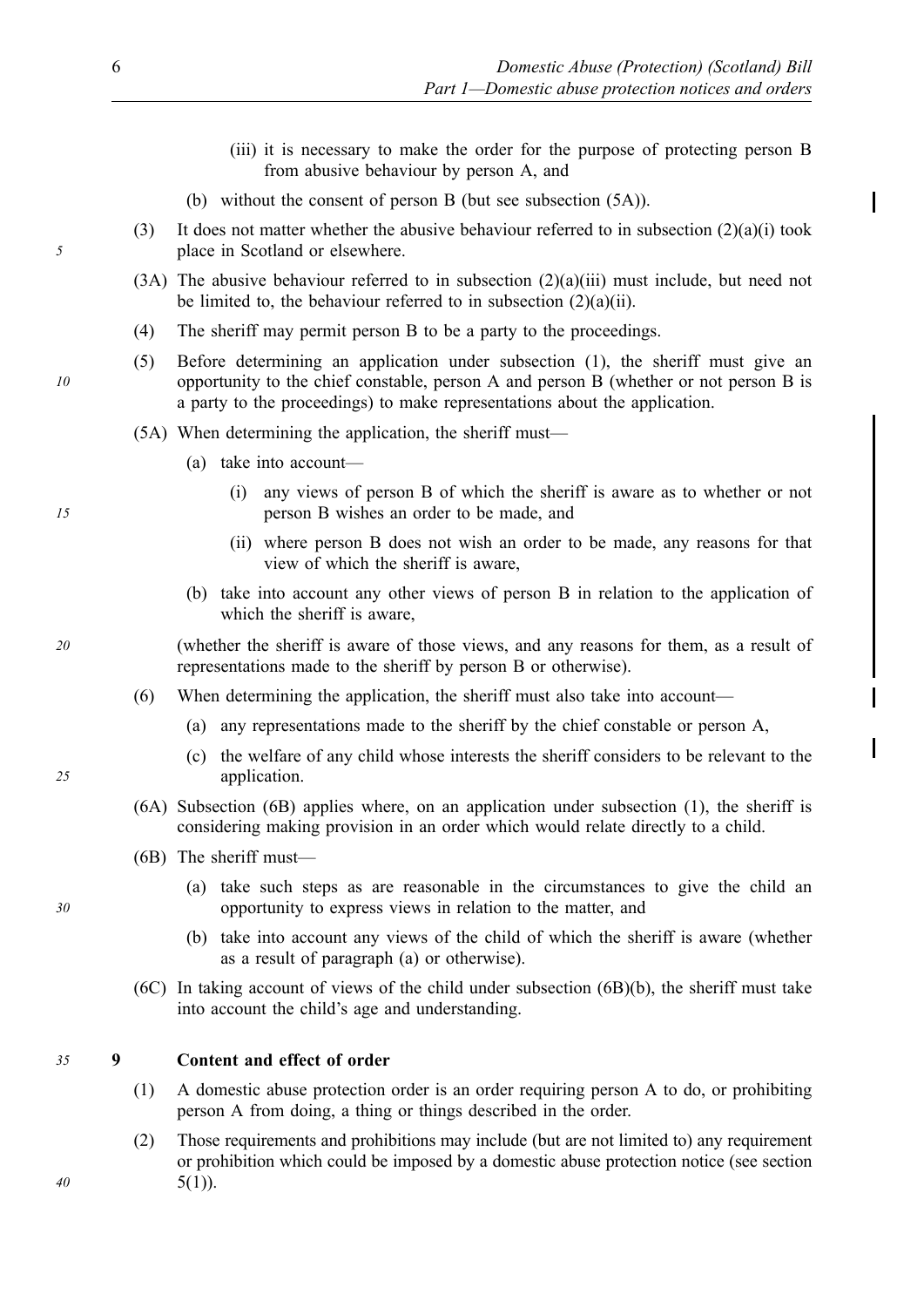- (3) The order may impose a requirement or prohibition only if the sheriff considers it necessary for the purpose of protecting person B from abusive behaviour by person A.
- (4) The sheriff has competence to make provision in a domestic abuse protection order having effect in relation to conduct at places outside the sheriff's sheriffdom as well as at places within the sheriff's sheriffdom.
- (5) A domestic abuse protection order—
	- (a) has effect for such period not exceeding two months as is specified in the order,
	- (b) may specify different periods for which different requirements or prohibitions have effect.

#### *10* **10 Interim domestic abuse protection order**

- (1) The sheriff may make an interim domestic abuse protection order (an "interim order") pending determination of an application under section 8(1).
- (2) The sheriff may make an interim order only if the sheriff considers, on the balance of convenience, that it is just to do so.
- *15* (3) In deciding whether it is, on the balance of convenience, just, the sheriff must have regard to all the circumstances, including any risk that, if an interim order is not made, person A will cause harm to person B.
	- (4) An interim order may do anything which a domestic abuse protection order could do (see section  $9(1)$  to  $(4)$ ).
- *20* (5) The sheriff may make an interim order—
	- (a) even if person A or person B has not been given such notice of the proceedings as is required by section 11(5) or rules of court,
	- (b) without giving person A or person B an opportunity to make representations about the interim order,
- *25* (c) without the consent of person B.
	- (6) If the sheriff makes an interim order in the circumstances described in subsection  $(5)(a)$ or (b), the sheriff must hold a hearing in relation to the application under section 8(1) as soon as reasonably practicable.
	- (7) An interim order—
- *30* (a) has effect for such period not exceeding three weeks as is specified in the order,
	- (b) ceases to have effect, if it has not already done so, on the determination of the application under section 8(1).
	- (8) In sections 12 to 14, a reference to a domestic abuse protection order includes a reference to an interim order.

#### *35* **11 Hearing to be held where domestic abuse protection notice has been given**

- (1) This section applies in relation to an application made under section  $8(1)(a)$  (following a domestic abuse protection notice being given to person A).
- (2) The application must be made not later than the first court day after the day on which the notice is given.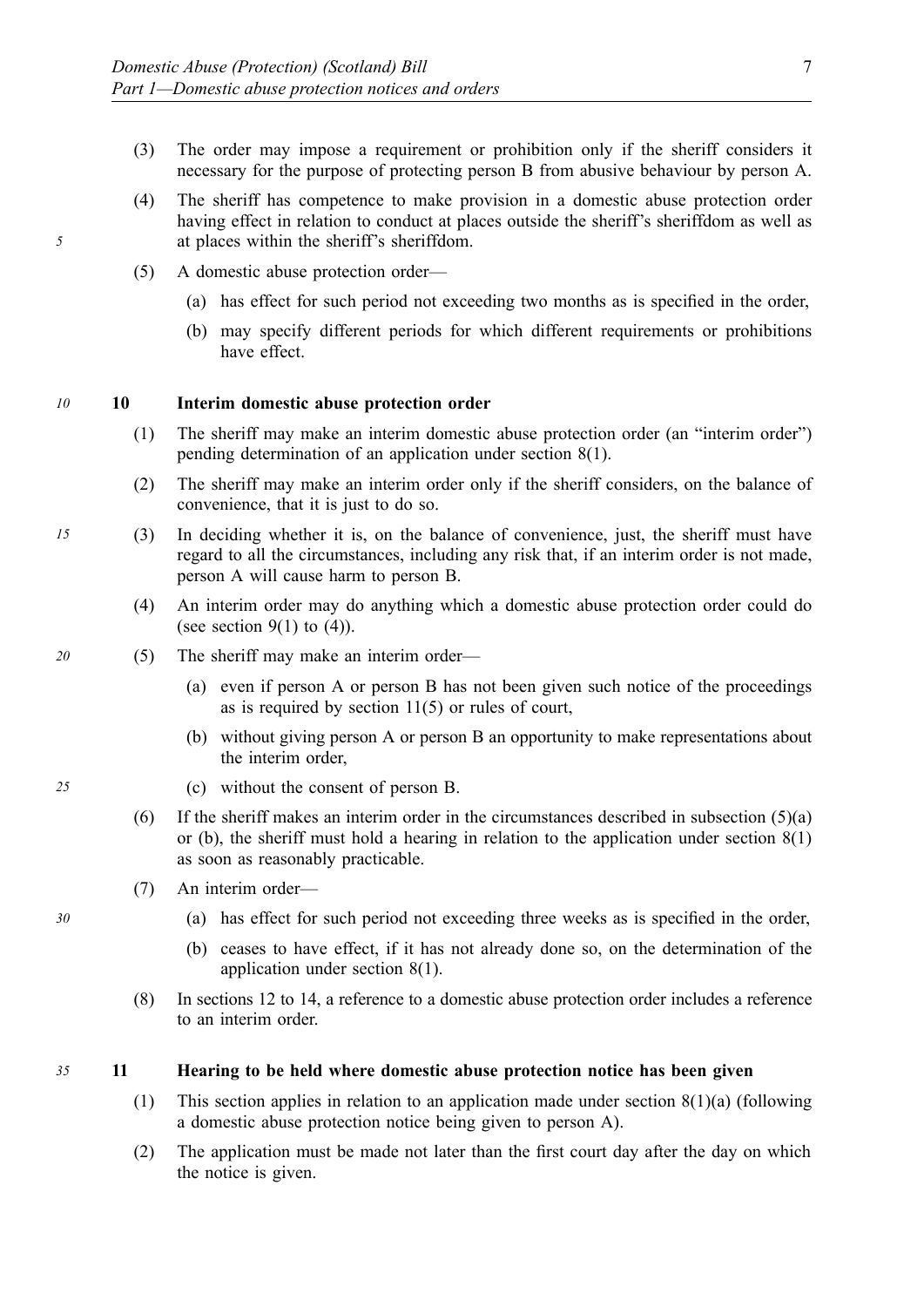- (3) The sheriff must hold a hearing in relation to the application not later than the first court day after the day on which the application is made.
- (4) The hearing must be concluded on the day on which it begins.
- (5) The chief constable must —
- *5* (a) give person A notice of the hearing by—
	- (i) leaving it at an address given to a constable by person A (whether given in accordance with section 5(2A) or 6(4) or otherwise in connection with the giving of notice under this subsection), or
	- (ii) giving it to person A on person A attending a police station in accordance with section 5(2A) or otherwise delivering it to person A personally,
	- (b) give person B notice of the hearing by—
		- (i) leaving it at the address at which person B usually resides, or
		- (ii) delivering it to person B personally.
	- (6) But the sheriff must hold the hearing even if notice is not given in accordance with subsection  $(5)$ .
	- (7) At the hearing, the sheriff may—
		- (a) determine the application (but see section 8(5)),
		- (b) make an interim domestic abuse protection order (an "interim order"), or
		- (c) continue the proceedings without determining the application or making an interim order.
	- (8) The sheriff may not make an interim order or a domestic abuse protection order before the hearing is held.
	- (9) The domestic abuse protection notice ceases to have effect—
		- (a) if the sheriff makes a domestic abuse protection order or an interim order at the hearing, when the sheriff makes the order,
		- (b) otherwise, when the hearing ends.

#### **12 Extension, variation or discharge of order**

- (1) The sheriff may, before the expiry of a domestic abuse protection order, extend, vary or discharge the order on the application of—
- *30* (a) the chief constable,
	- (b) person A,
	- (c) person B.
	- (2) The sheriff may permit a person mentioned in subsection (1) to be a party to proceedings relating to an application made by another person mentioned in that subsection.
- *35* (3) Before determining an application under subsection (1), the sheriff must give an opportunity to the chief constable, person A and person B (whether or not the chief

*15* 

- *20*
- *25*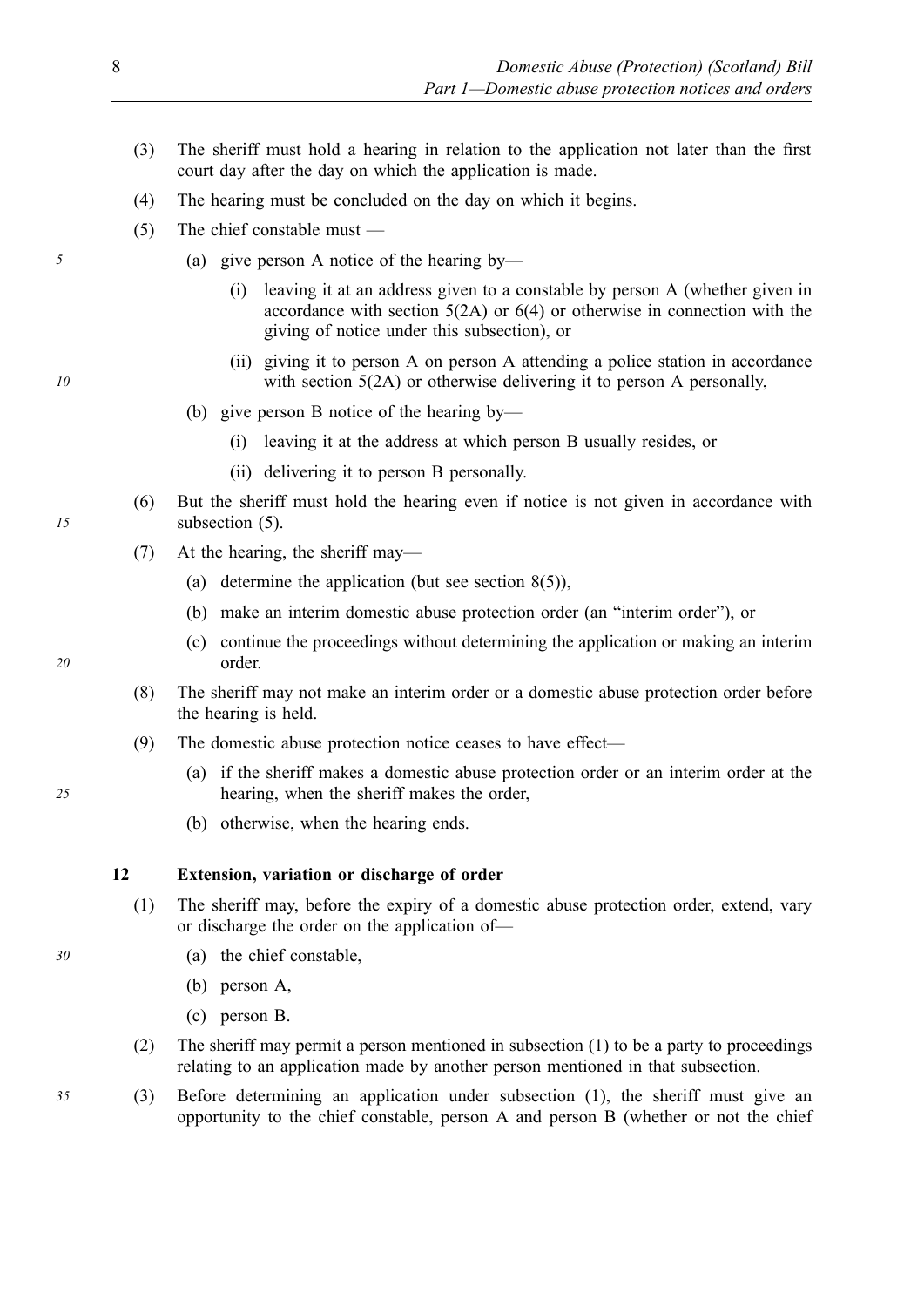constable or person B is a party to the proceedings) to make representations about the application.

- (3A) When determining the application, the sheriff must—
	- (a) take into account—
- *5* (i) any views of person B of which the sheriff is aware as to whether or not person B wishes the order to be extended, varied or discharged, and
	- (ii) where person B's wishes are as mentioned in subsection (3B), any reasons for that view of which the sheriff is aware,
	- (b) take into account any other views of person B in relation to the application of which the sheriff is aware,

(whether the sheriff is aware of those views, and any reasons for them, as a result of representations made to the sheriff by person B or otherwise).

- (3B) The wishes of person B referred to in subsection (3A) are—
	- (a) a wish for the order not to be extended,
- *15* (b) a wish for the order not to be varied so as to add a requirement or prohibition as proposed in the application,
	- (c) a wish for the order to be varied so as to remove a requirement or prohibition as proposed in the application,
	- (d) a wish for the order to be discharged.

*20* (4) When determining the application, the sheriff must also take into account—

- (a) any representations made to the sheriff by the chief constable or person A,
- (c) the welfare of any child whose interests the sheriff considers to be relevant to the application.
- (4A) Subsection (4B) applies where, on an application under subsection (1), the sheriff is considering—
	- (a) extending or discharging an order which includes provision which relates directly to a child, or
	- (b) varying an order to—
		- (i) include provision which would relate directly to a child, or
- *30* (ii) remove or alter provision which relates directly to a child.
	- (4B) The sheriff must—
		- (a) take such steps as are reasonable in the circumstances to give the child an opportunity to express views in relation to the matter, and
		- (b) take into account any views of the child of which the sheriff is aware (whether as a result of paragraph (a) or otherwise).
	- (4C) In taking account of views of the child under subsection (4B)(b), the sheriff must take into account the child's age and understanding.
	- (5) In this section and sections 13 and 14, a reference to extending a domestic abuse protection order includes a reference to extending the period for which a particular provision of the order has effect.

*25* 

*10* 

*35*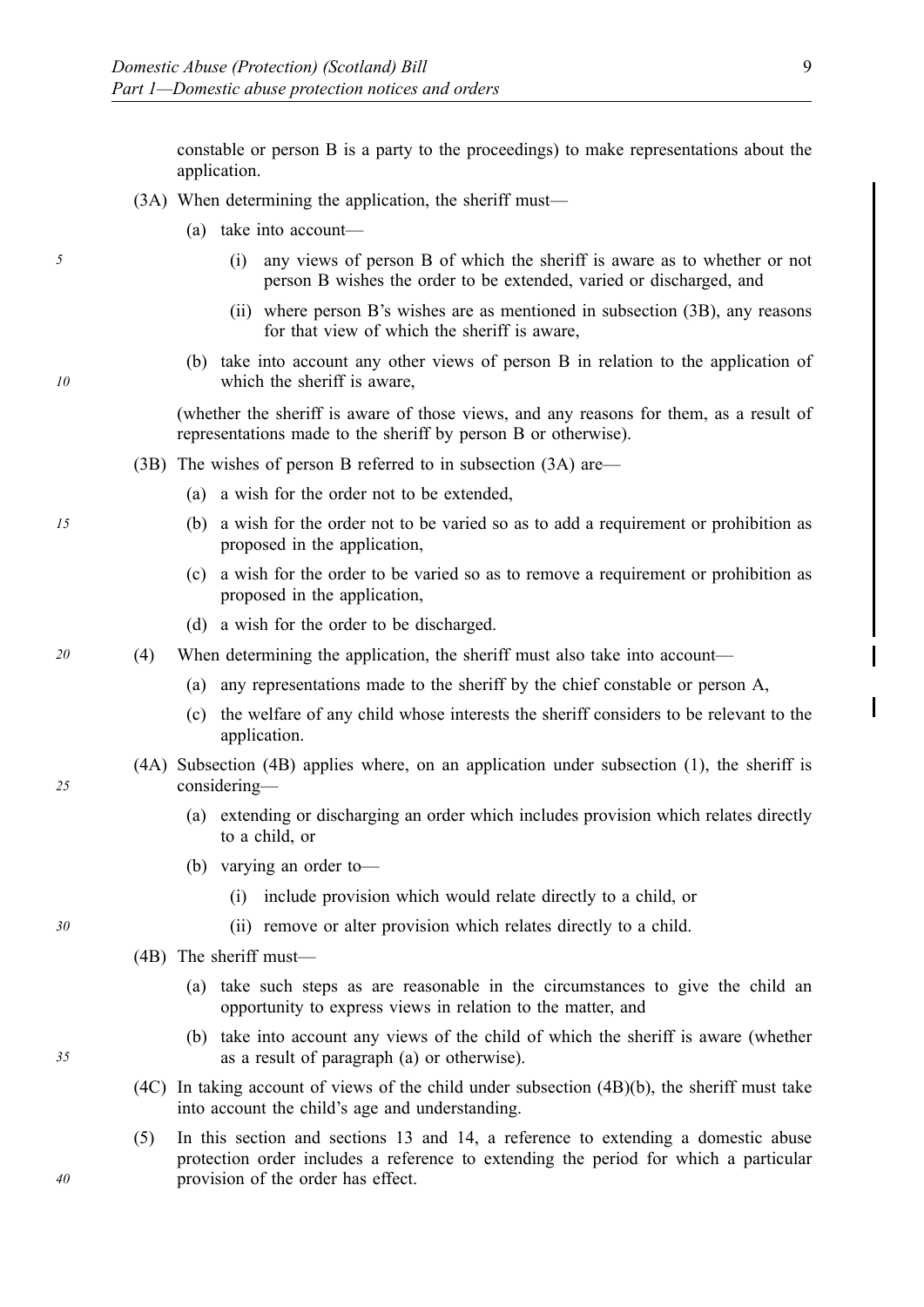#### **13 Extension, variation or discharge of order: further provision**

- (1) On an application under section 12(1) to extend a domestic abuse protection order, the sheriff—
	- (a) may extend the order only if satisfied that it is necessary to do so,
- *5* (b) must—
	- (i) vary the order so as to remove any requirement or prohibition which the sheriff is satisfied is no longer necessary,
	- (ii) discharge the order if satisfied that the order is no longer necessary.
	- (2) A domestic abuse protection order may—
- *10* (a) be extended for—
	- (i) in the case of an order made under section 8(2), such period not exceeding one month as the sheriff may specify,
	- (ii) in the case of an interim domestic abuse protection order, such period as the sheriff may specify,
- *15* (b) be extended on more than one occasion.
	- (3) But the maximum period for which the order may have effect, including any period for which it is extended, is—
		- (a) in the case of an interim order, three weeks,
		- (b) otherwise, three months.
- *20* (4) On an application under section 12(1) to vary a domestic abuse protection order, the sheriff—
	- (a) may vary the order so as to add a requirement or prohibition only if satisfied that it is necessary to do so,
	- (b) must—
- *25* (i) vary the order so as to remove any requirement or prohibition which the sheriff is satisfied is no longer necessary,
	- (ii) discharge the order if satisfied that the order is no longer necessary.
	- (5) On an application under section 12(1) to discharge a domestic abuse protection order, the sheriff must—
- *30* (a) discharge the order if satisfied that the order is no longer necessary,
	- (b) if the sheriff does not discharge the order, vary the order so as to remove any requirement or prohibition which the sheriff is satisfied is no longer necessary.
	- (5A) The sheriff may extend, vary or discharge a domestic abuse protection order without the consent of person B (but see section 12(3A)).
- *35* (6) In this section, "necessary" means necessary for the purpose of protecting person B from abusive behaviour by person A.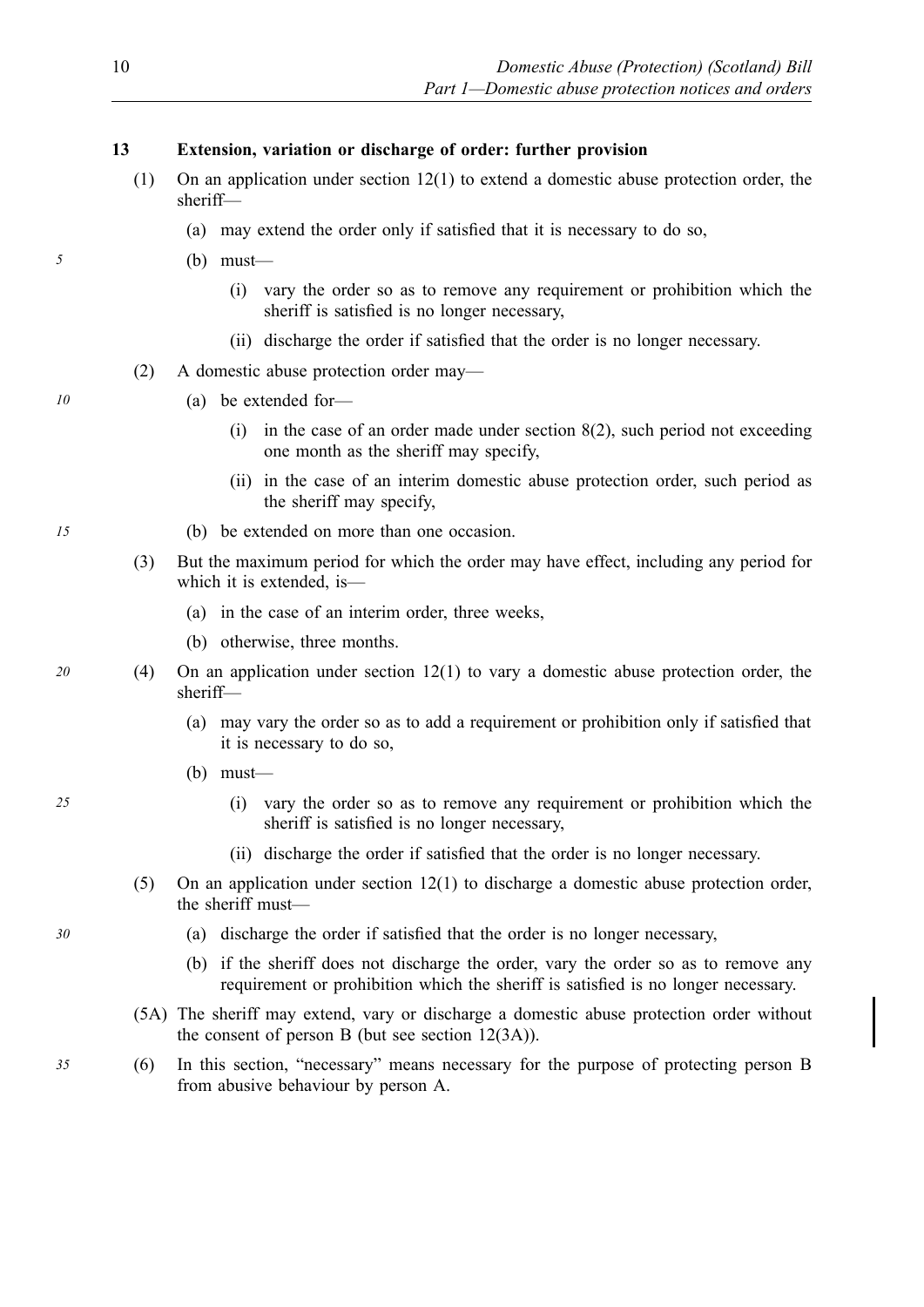#### **14 Interim extension or variation of order**

- (1) The sheriff may, on an application under section 12(1) to extend or vary a domestic abuse protection order, extend or (as the case may be) vary the order on an interim basis pending determination of the application.
- *5* (2) The sheriff may extend or vary the order under subsection (1) only if the sheriff considers, on the balance of convenience, that it is just to do so.
	- (3) In deciding whether it is, on the balance of convenience, just, the sheriff must have regard to all the circumstances including any risk that—
		- (a) if the order is not extended or (as the case may be) varied on an interim basis, person A will cause harm to person B,
		- (b) in the case of an application to vary an order, if the order is varied on an interim basis, person A will cause harm to person B before the application is determined.
	- (4) The sheriff may extend or vary the order on an interim basis—
		- (a) even if the chief constable, person A or person B has not been given such notice of the proceedings as is required by rules of court,
		- (b) without giving the chief constable, person A or person B the opportunity to make representations about the interim extension or (as the case may be) variation of the order,
		- (c) without the consent of person B.
- *20* (5) If the sheriff extends or varies the order on an interim basis in the circumstances described in subsection (4)(a) or (b), the sheriff must hold a hearing in relation to the application under section 12(1) as soon as reasonably practicable.
	- (6) The extension or variation of an order on an interim basis—
		- (a) has effect for such period as is specified by the sheriff (but see also section  $13(3)$ ),
- *25* (b) ceases to have effect, if it has not already done so, on the determination of the application under section 12(1).

#### **15 Jurisdiction and competence**

- (1) The sheriff to whom an application under section 8(1) or 12(1) is to be made is to be determined in accordance with this section.
- *30* (2) An application under—
	- (a) section 8(1) may be made to a sheriff in whose sheriffdom person A or person B is ordinarily resident,
	- (b) section 12(1) may be made to a sheriff of the same sheriffdom as the sheriff who considered the application for a domestic abuse protection order which resulted (whether or not after appeal) in the making of the domestic abuse protection order or interim domestic abuse protection order to which the application under section  $12(1)$  relates.
	- (3) Subsections (4) to (6) apply with respect to proceedings relating to an application made in accordance with this section.

*15*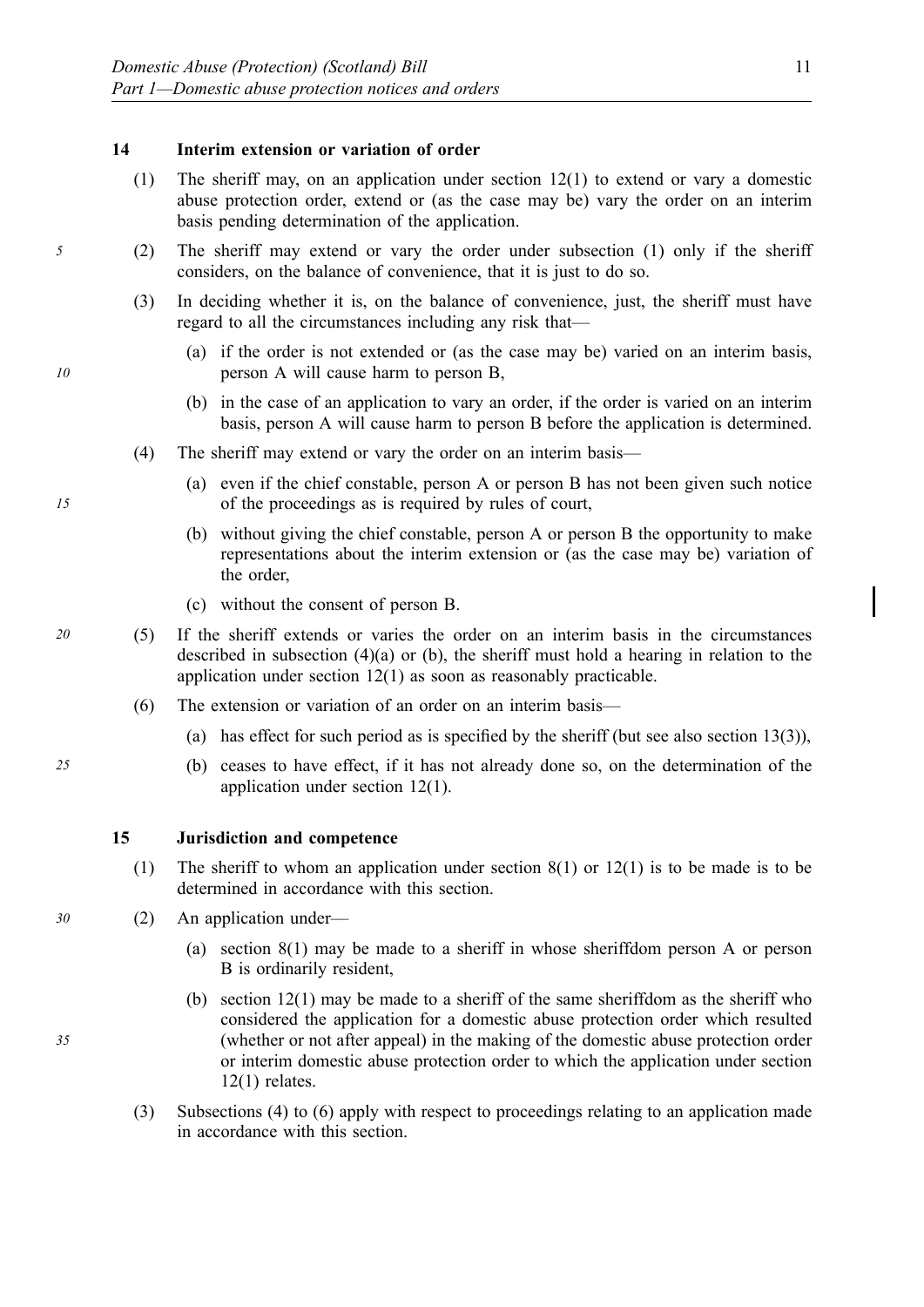- (4) A sheriff before whom the proceedings are brought may make an order transferring the proceedings to a sheriff of another sheriffdom if satisfied that it would be more appropriate for the proceedings to be dealt with by a sheriff of the other sheriffdom.
- (5) A sheriff may make an order under subsection (4)—
- *5* (a) on the application of a party to the proceedings, or
	- (b) on the sheriff's own initiative.
	- (6) Where an order is made under subsection (4), a sheriff of the sheriffdom to which the proceedings are to be transferred has jurisdiction and competence to consider and determine the proceedings.
- *10* (7) This section does not affect any power that a sheriff has to decline jurisdiction in any case.
	- (8) In schedule 1 of the Courts Reform (Scotland) Act 2014 (civil proceedings, etc. in relation to which summary sheriff has competence), in paragraph 2, after sub-paragraph (f) insert—
- *15* "(g) a domestic abuse protection order under section 8(2) of the Domestic Abuse (Protection) (Scotland) Act 2021,
	- (h) an interim domestic abuse protection order under section 10(1) of that Act.".

#### **15A Effect of making of appeal on decision appealed against**

- *20* (1) A decision of a sheriff mentioned in subsection (2) is, for the purposes of section 110 of the Courts Reform (Scotland) Act 2014 (the "2014 Act"), a decision constituting final judgment in civil proceedings.
	- (2) The decisions referred to in subsection (1) are—
		- (a) a decision to make, or refuse to make, a domestic abuse protection order,
- *25* (b) a decision to extend, vary or discharge, or refuse to extend, vary or discharge, a domestic abuse protection order.
	- (3) Subsection (5) applies where a decision mentioned in subsection (4) is appealed against under section 110 of the 2014 Act.
	- (4) The decisions referred to in subsection (3) are—
- *30* (a) a decision mentioned in subsection (2),
	- (b) a decision to make, or refuse to make, an interim domestic abuse protection order,
	- (c) a decision to extend, vary or discharge, or refuse to extend, vary or discharge, an interim domestic abuse protection order,
	- (d) a decision to extend or vary, or refuse to extend or vary, on an interim basis a domestic abuse protection order or an interim domestic abuse protection order.
	- (5) The decision appealed against continues in effect until the appeal is disposed of, unless suspended by—
		- (a) the Sheriff Appeal Court, or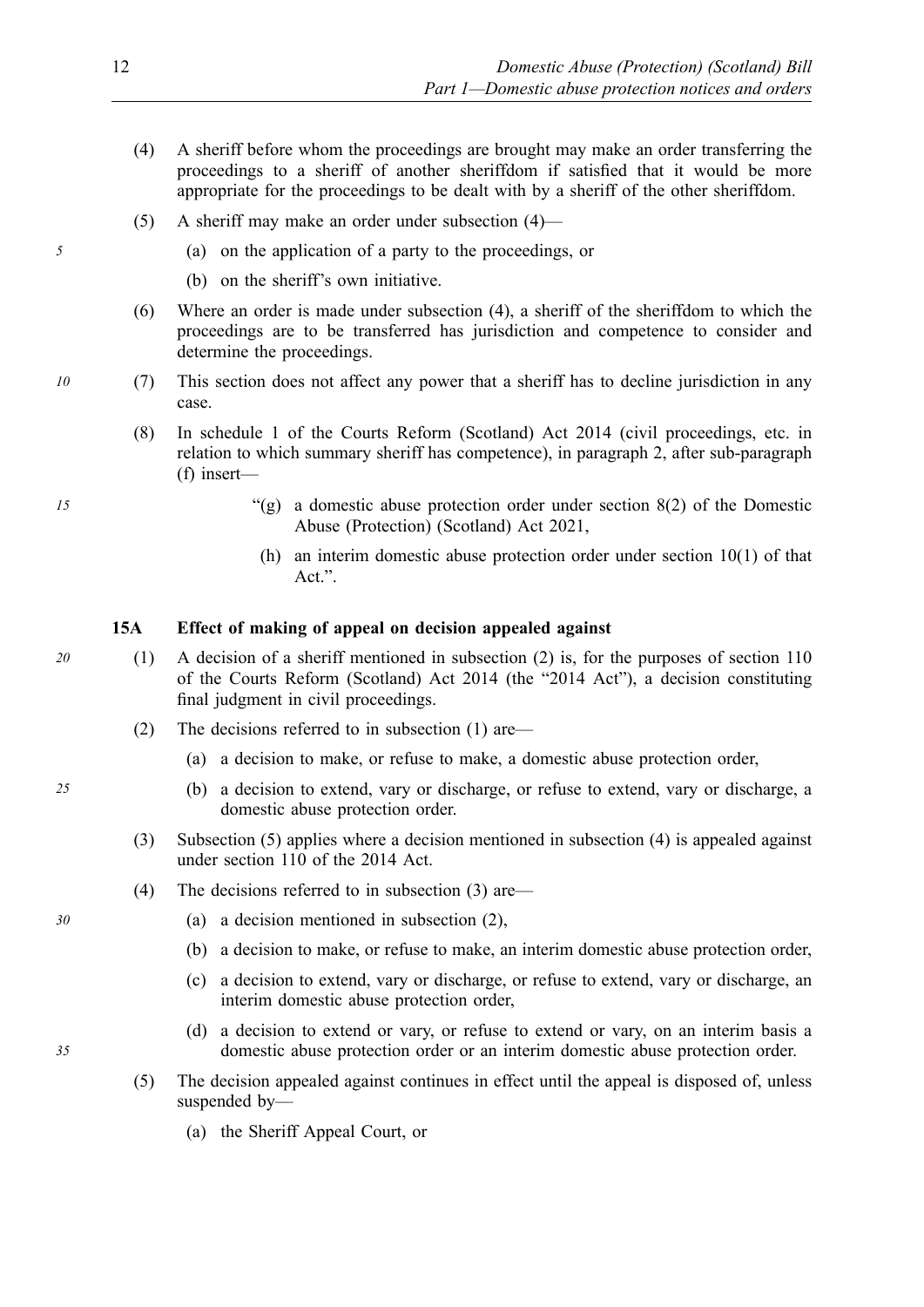- (b) where the appeal is remitted to the Court of Session under section 112 of the 2014 Act—
	- (i) the Sheriff Appeal Court, or
	- (ii) the Court of Session.
- *5* (6) Subsection (7) applies where a decision of the Sheriff Appeal Court in an appeal under section 110 of the 2014 Act against a decision mentioned in subsection (4) is appealed against under section 113 of that Act.
	- (7) The decision appealed against continues in effect until the appeal is disposed of, unless suspended by—
- *10* (a) the Sheriff Appeal Court, or
	- (b) the Court of Session.
	- (8) But where the decision appealed against under section 113 of the 2014 Act is a decision to remit the case back to the sheriff, the sheriff may not take any further action in the case until the appeal under that section is disposed of.

*15* **16 Offence of breaching order** 

- (1) A person commits an offence if the person without reasonable excuse—
	- (a) fails to do something which the person is required to do by a domestic abuse protection order or an interim domestic abuse protection order, or
	- (b) does anything which the person is prohibited from doing by such an order.
- *20* (2) A person who commits an offence under subsection (1) is liable—
	- (a) on summary conviction, to imprisonment for a term not exceeding 12 months or a fine not exceeding the statutory maximum (or both),
	- (b) on conviction on indictment, to imprisonment for a term not exceeding 5 years or a fine (or both).

#### *25* **16A Applications under sections 8(1) and 12(1): power to specify additional applicants**

- (1) The Scottish Ministers may by regulations make provision enabling a person mentioned in subsection (2) to make, in circumstances specified in the regulations, an application—
	- (a) under section  $8(1)(b)$ , for a domestic abuse protection order,
	- (b) under section 12(1), for a domestic abuse protection order to be extended, varied or discharged.
- (2) The persons referred to in subsection (1) are—
	- (a) a local authority,
	- (b) a local authority landlord,
	- (c) a registered social landlord,
- *35* (d) any other person who the Scottish Ministers consider appropriate.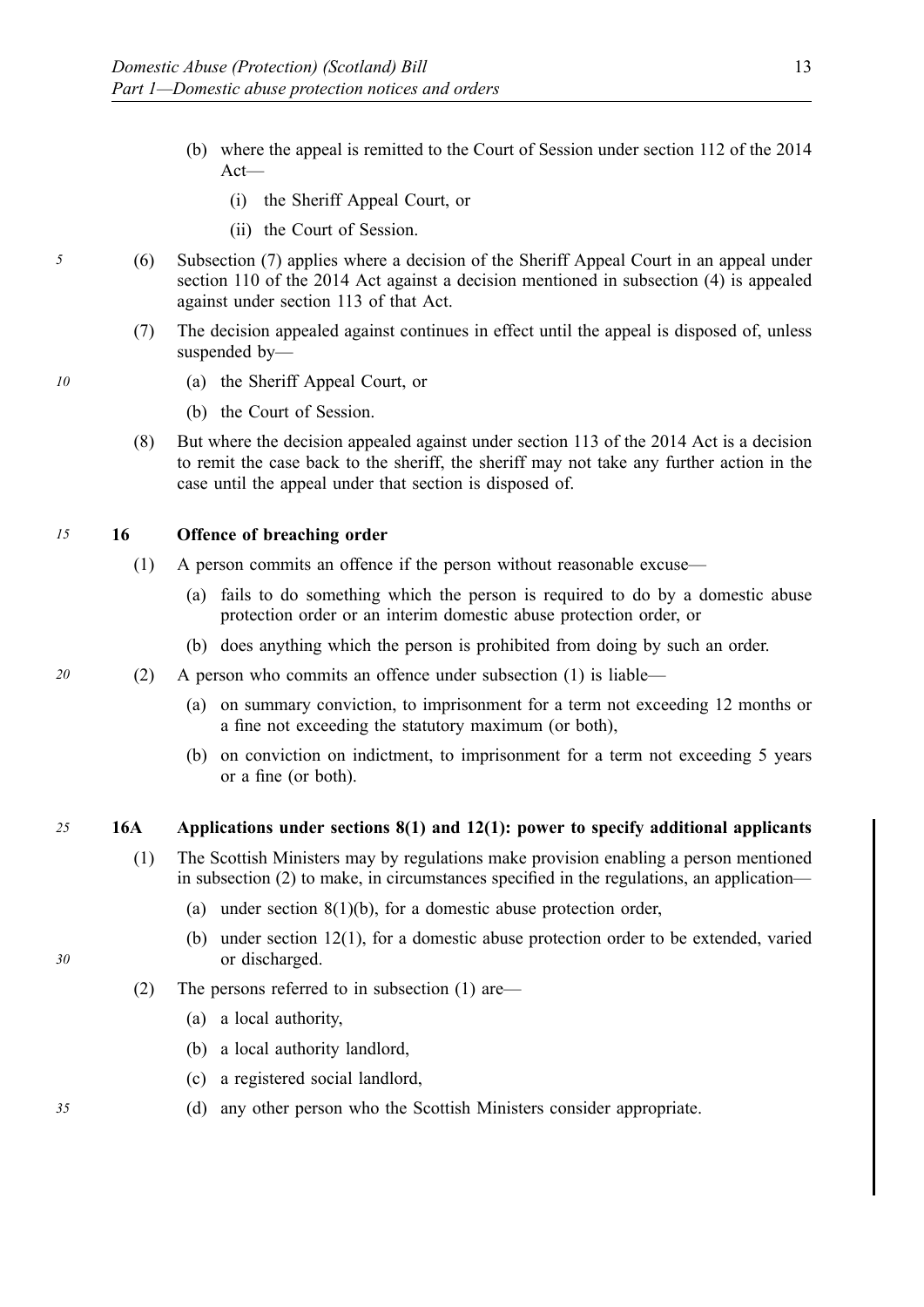- (3) Before making regulations under subsection (1), the Scottish Ministers must—
	- (a) consult—
		- (i) each person to which the regulations relate, or
		- (ii) to the extent that the regulations enable all persons of a particular type to make an application as mentioned in subsection (1), such persons as appear to the Scottish Ministers to represent the interests of that type of person, and
	- (b) consult such other persons as the Scottish Ministers consider appropriate.
- (4) Regulations under subsection (1) may—
- *10* (a) modify any enactment (including this Act),
	- (b) make incidental, supplementary, consequential, transitional, transitory or saving provision,
	- (c) make different provision for different purposes.
	- (5) Regulations under subsection (1) are subject to the affirmative procedure.
- *15* (6) In this section—

"local authority landlord" has the meaning given by section 11(3) of the Housing (Scotland) Act 2001,

"registered social landlord" means a body registered in the register maintained under section 20(1) of the Housing (Scotland) Act 2010.

*20 Relationship with orders regulating contact and residence* 

#### **16B Relationship of notice or order with order regulating contact or residence**

For the avoidance of doubt—

- (a) nothing in a court order which regulates contact with, or the residence of, a child limits the requirements or prohibitions that may be imposed by a notice or order under this Part, and
- (b) accordingly, it is not a defence to a charge of committing an offence under section 7(1) or 16(1) that person A was doing something which person A was entitled to do by virtue of such a court order.

#### *Reporting*

#### *30* **16C Reporting on operation of Part**

- (1) The Scottish Ministers must as soon as practicable after the end of the reporting period lay before the Scottish Parliament a report setting out, in relation to that period—
	- (a) the numbers of domestic abuse protection notices, domestic abuse protection orders and interim domestic abuse protection orders made,
- *35* (b) the number of extensions of domestic abuse protection orders,
	- (c) in respect of the offence in section  $7(1)$ 
		- (i) the number of cases for which criminal proceedings were undertaken, and

*5*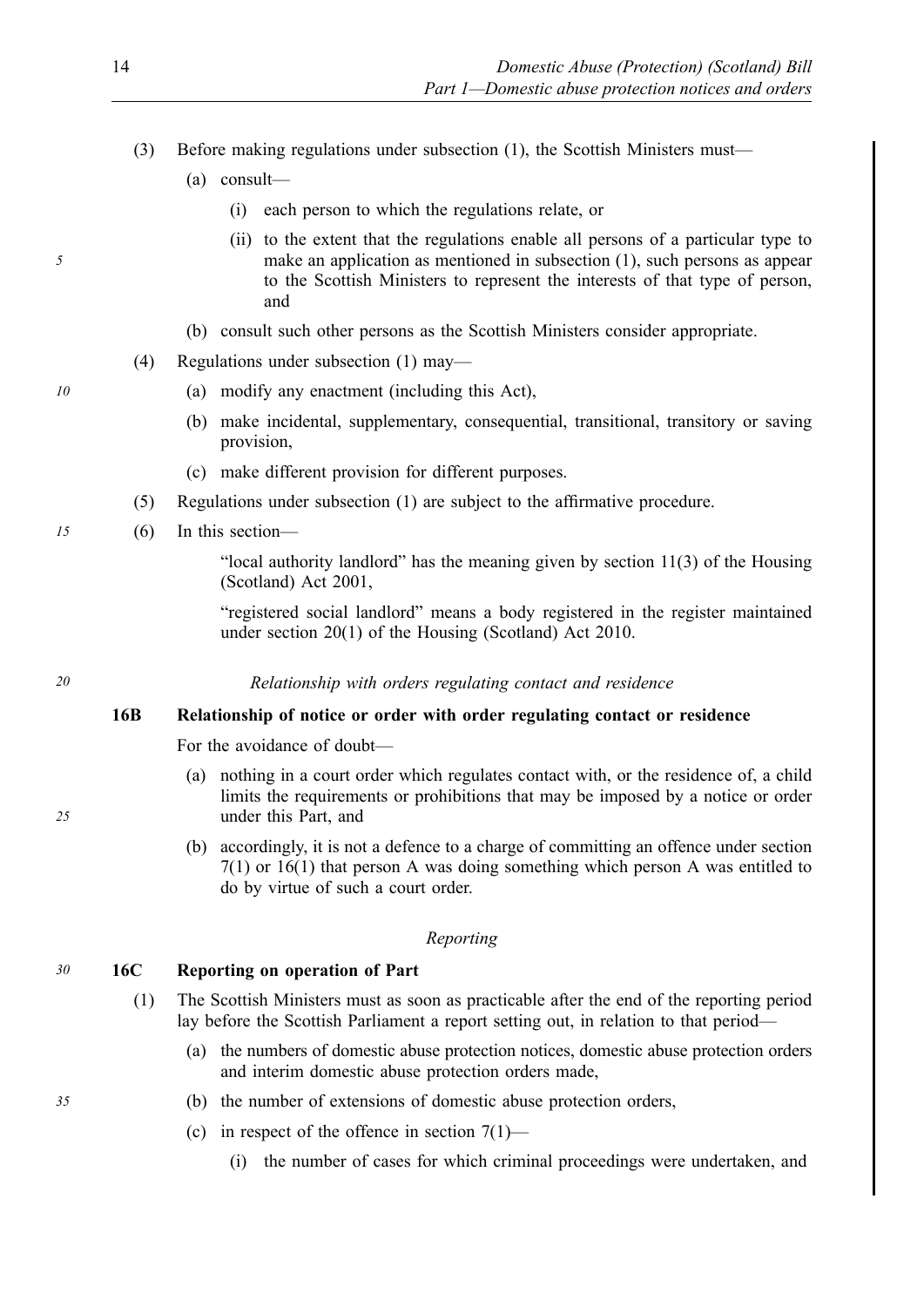- (ii) the number of convictions in criminal proceedings,
- (d) in respect of the offence in section 16(1)—
	- (i) the number of cases for which criminal proceedings were undertaken, and
	- (ii) the number of convictions in criminal proceedings, and
- *5* (e) information about the experience of persons who were, in respect of domestic abuse protection notices, domestic abuse protection orders or interim domestic abuse protection orders, person B.
	- (2) The report may include any other information that the Scottish Ministers consider appropriate about—
- *10* (a) the operation of this Part during the reporting period, or
	- (b) the experience of any persons affected by its operation during the reporting period (such as, for example, children to whom provision in domestic abuse protection orders related directly).
	- (3) The reporting period is the period of 3 years beginning with the day on which this Part comes into force.

#### *Interpretative provision*

#### **17 Interpretation of Part**

In this Part—

"chief constable" means the chief constable of the Police Service of Scotland,

*20* "child" means a person who is under the age of 18,

"constable" means a constable within the meaning of section 99(1) of the Police and Fire Reform (Scotland) Act 2012,

"court day" means, in relation to an application for a domestic abuse protection order, a day which is not—

- *25* (a) a Saturday or Sunday, or
	- (b) a day which, by virtue of an order made under section 28(1) of the Courts Reform (Scotland) Act 2014, is a court holiday in the sheriff court in which the sheriff to whom the application is made is sitting,

"domestic abuse protection notice" means a notice made under section 4(1),

*30* "domestic abuse protection order" means an order made under section 8(2),

"interim domestic abuse protection order" means an order made under section 10(1),

"person A" and "person B" are to be construed in accordance with section 1(4),

"senior constable" means a constable holding the rank of inspector or above.

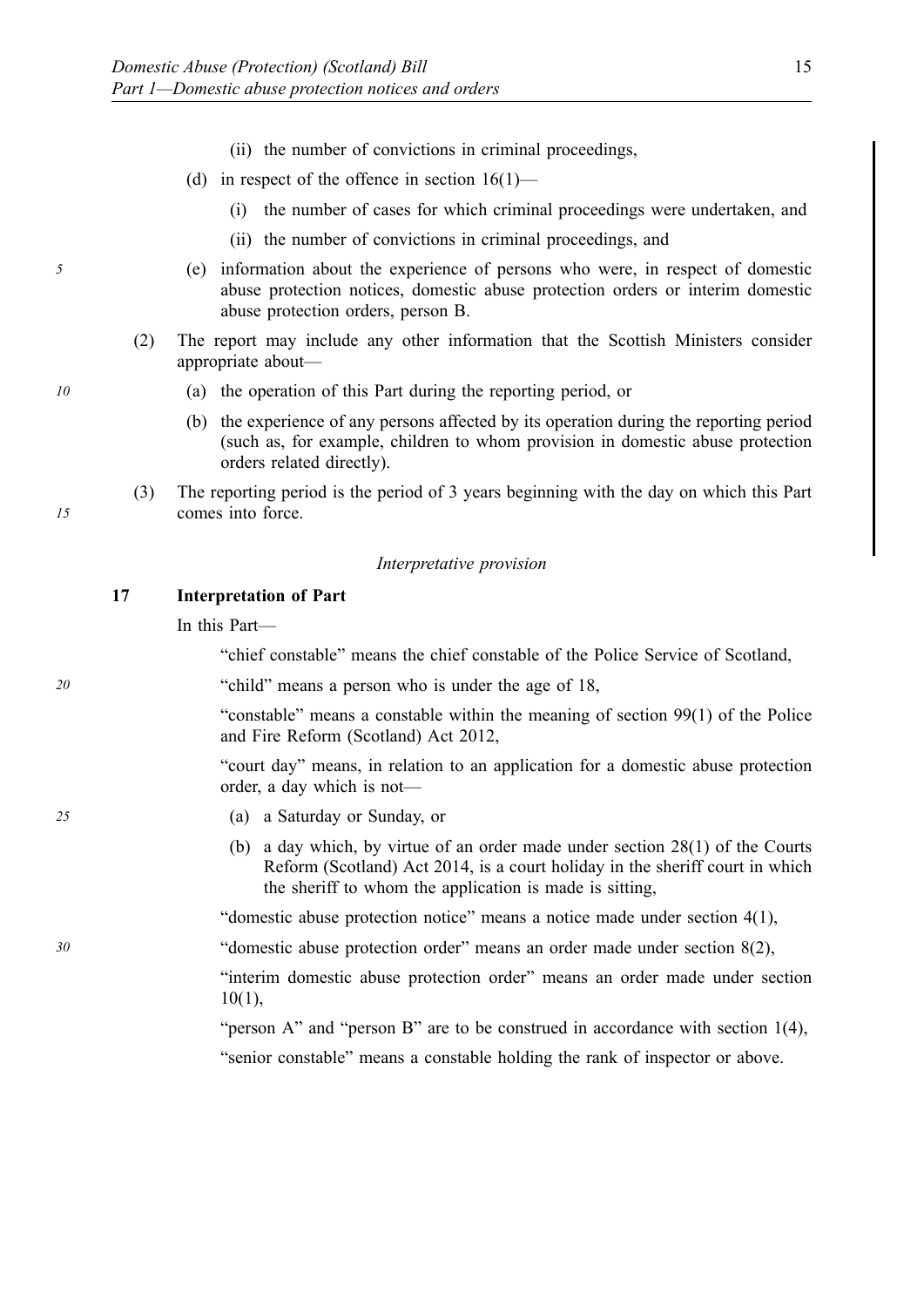#### **PART 2**

TERMINATION OF SCOTTISH SECURE TENANCIES IN CASES INVOLVING ABUSIVE BEHAVIOUR

#### **18 Additional ground for ending tenant's interest in house**

- (1) The Housing (Scotland) Act 2001 is amended as follows.
- *5* (2) In section 14 (proceedings for possession)—
	- (a) in subsection  $(1)$ 
		- (i) the words from "recovery" to the end become paragraph (a),
		- (ii) after that paragraph insert—
			- "(b) where subsection (1A) applies, termination of a tenant's interest in the tenancy.",
	- (b) after subsection (1) insert—
	- "(1A) This subsection applies where—
		- (a) the tenancy is a joint tenancy, and
		- (b) the proceedings are raised against the tenant on the ground set out in paragraph 15A of schedule 2.
	- (1B) In this section and section 16, "the tenant", in relation to proceedings under subsection (1)(b), means person T (within the meaning of paragraph 15A of schedule 2).",
	- (ba) in subsection (2B)—
- *20* (i) the words "for recovery of possession" are repealed,
	- (ii) after "paragraph 2" insert "or 15A",
	- (iii) at the end insert "or, as the case may be, terminating a tenant's interest in the tenancy.",
	- (c) in subsection (4), for "proceedings for recovery of possession", in both places where it occurs, substitute "the proceedings",
	- (d) after subsection (5B) insert—
	- "(5C) Where a landlord raises proceedings under subsection (1) which include the ground set out in paragraph 15A of schedule 2, the landlord must, as soon as reasonably practicable after raising the proceedings, give the tenant and any qualifying occupier advice and assistance in relation to the finding of alternative accommodation in the event that an order is made under section 16(2) or (3ZA).
		- (5D) The landlord must, in exercising the function conferred by subsection (5C), have regard to any guidance issued by the Scottish Ministers about the exercise of that function.
		- (5E) Before publishing any guidance under subsection (5D), the Scottish Ministers must consult such persons as they consider appropriate.".
	- (3) In section 16 (powers of court in possession proceedings)—
		- (a) in subsection (1), for "7 and  $15$ " substitute "7, 15 and  $15A$ ",

*15* 

*10* 

*25* 

*35*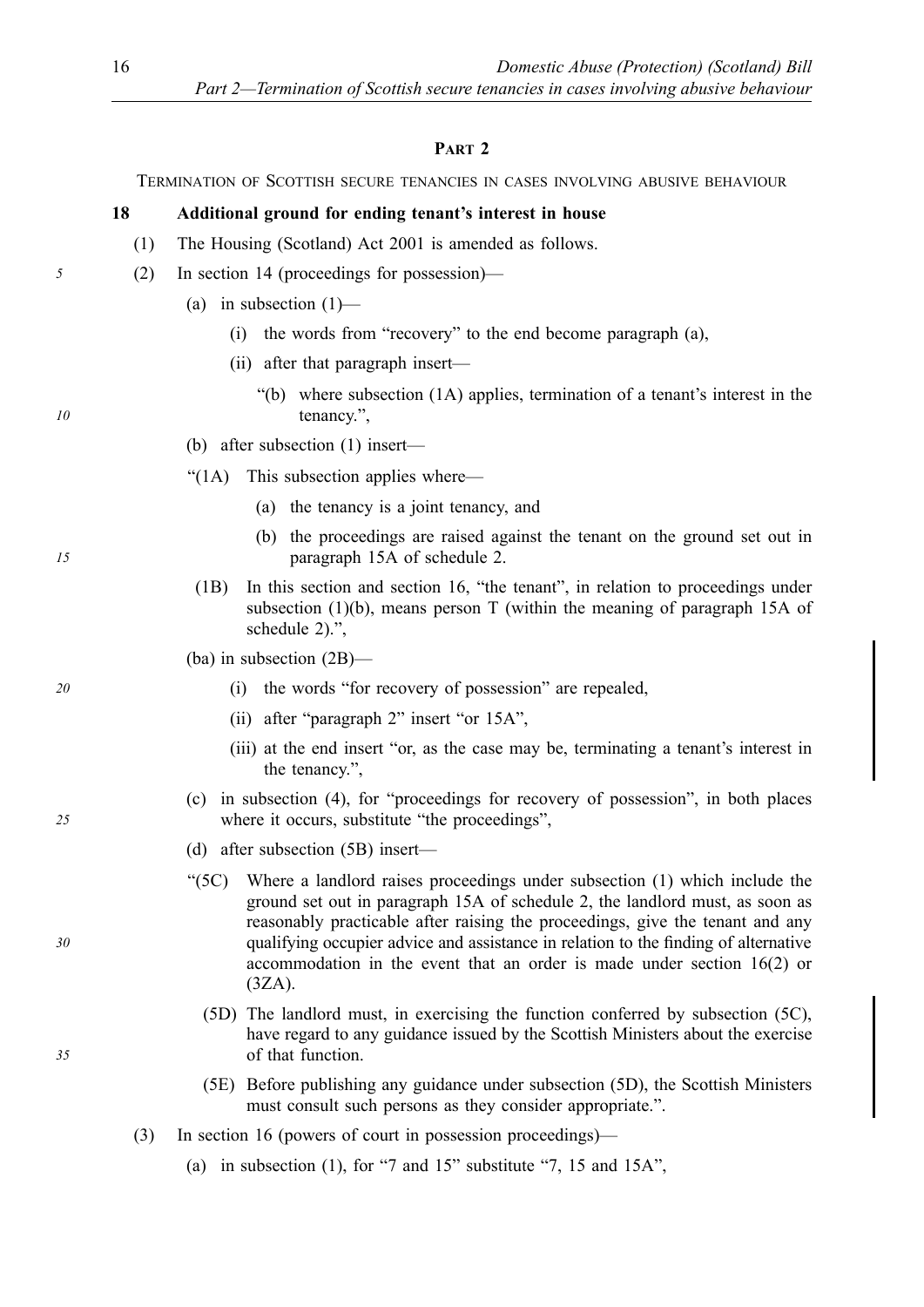|  | (b) in subsection $(2)$ - |  |
|--|---------------------------|--|
|  |                           |  |

- (i) in the opening words, for "14" substitute "14(1)(a)",
- (ii) after paragraph (c) insert—
	- " $(d)$  that—
- *5* (i) the landlord has a ground for recovery of possession set out in paragraph 15A of that schedule and so specified,
	- (ii) the tenant is the sole tenant, and
	- (iii) it is reasonable to make the order,
	- (e) whether or not paragraph (d) applies, that—
- *10* (i) the landlord has a ground for recovery of possession set out in paragraph 15A of that schedule and so specified,
	- (ii) the tenant is the sole tenant,
	- (iii) the tenant has been convicted of an offence—
		- (A) in respect of the abusive behaviour referred to in sub-paragraph (1) of that paragraph, and
		- (B) which is punishable by imprisonment, and
	- (iv) the landlord served the notice under section 14(2) before the day which is 12 months after—
		- (A) the day on which the tenant was convicted of the offence, or
		- (B) where that conviction was appealed, the day on which the appeal was dismissed or abandoned.",
	- (c) after subsection (3) insert—

*15* 

*20* 

*25* 

*30* 

- " $(3ZA)$  Subject to subsection (1), in proceedings under section 14(1)(b) the court must make an order for termination of the tenant's interest in the tenancy if it appears to the court—
	- $(a)$  that—
		- (i) the landlord has a ground for termination of the tenant's interest in the tenancy set out in paragraph 15A of that schedule and specified in the notice required by section 14, and
		- (ii) it is reasonable to make the order,
	- (b) whether or not paragraph (a) applies, that—
		- (i) the landlord has a ground for termination of the tenant's interest in the tenancy set out in paragraph 15A of that schedule and so specified,
		- (ii) the tenant has been convicted of an offence—
			- (A) in respect of the abusive behaviour referred to in sub-paragraph (1) of that paragraph, and
			- (B) which is punishable by imprisonment, and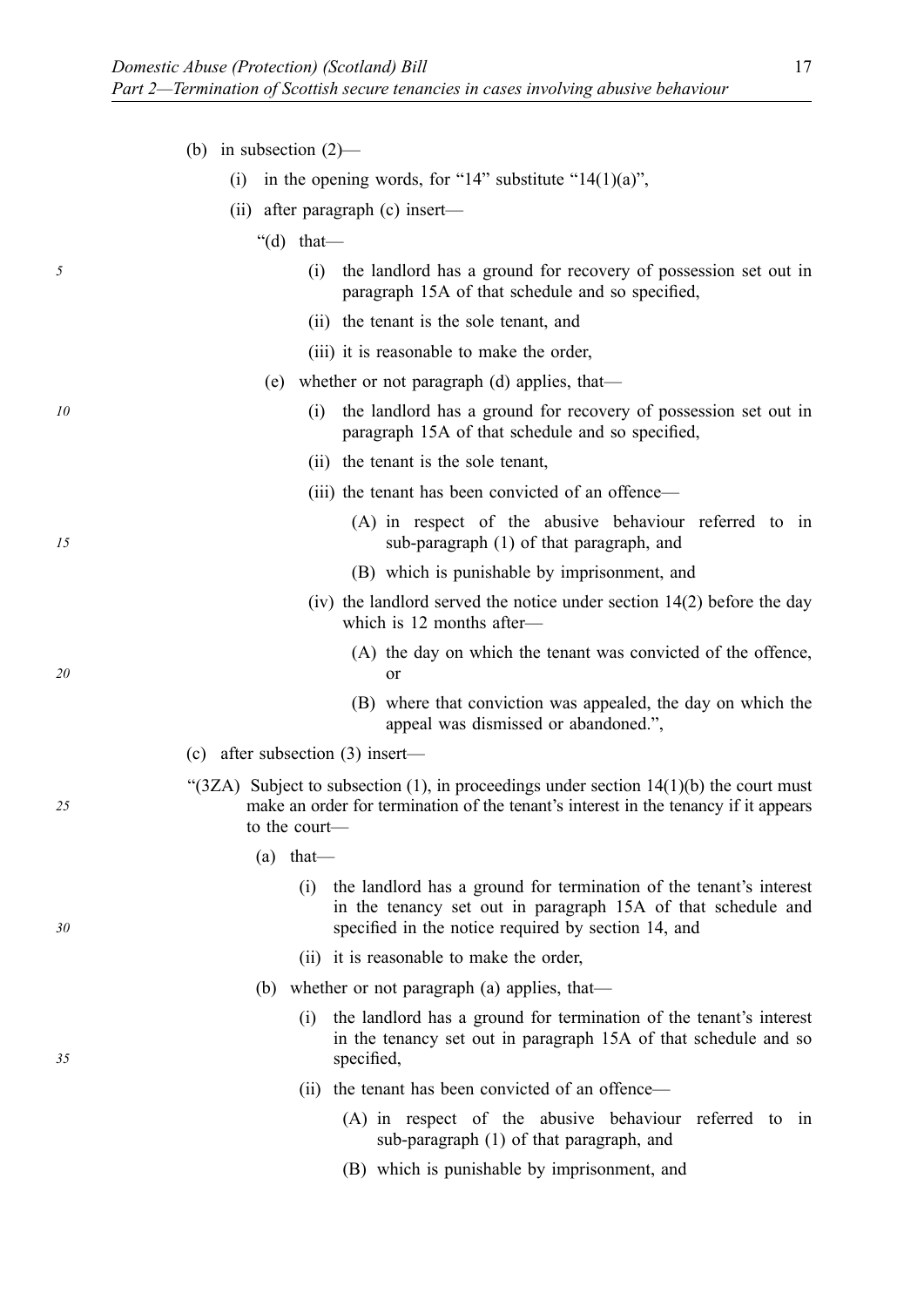|    |     |          | (iii) the landlord served the notice under section $14(2)$ before the day<br>which is 12 months after—                                                                                                                                                                                               |
|----|-----|----------|------------------------------------------------------------------------------------------------------------------------------------------------------------------------------------------------------------------------------------------------------------------------------------------------------|
|    |     |          | (A) the day on which the tenant was convicted of the offence,<br>0r                                                                                                                                                                                                                                  |
| 5  |     |          | (B) where that conviction was appealed, the day on which the<br>appeal was dismissed or abandoned.                                                                                                                                                                                                   |
|    |     |          | $(3ZB)$ For the purposes of subsections $(2)(d)(iii)$ and $(3ZA)(a)(ii)$ , the court is to<br>have regard, in particular, to any risk that the tenant will engage in further<br>behaviour of the kind mentioned in paragraph 15A of schedule 2.",                                                    |
| 10 |     | (d)      | in subsection (3A), for "Subsection (2) does" substitute "Subsections (2) and<br>$(3ZA)$ do",                                                                                                                                                                                                        |
|    |     |          | (e) after subsection $(5B)$ insert—                                                                                                                                                                                                                                                                  |
|    |     | " $(5C)$ | An order under subsection (3ZA) has the effect of bringing to an end the<br>tenant's interest in the tenancy on the date specified in the order.",                                                                                                                                                   |
| 15 |     |          | (f) after subsection $(6)$ insert—                                                                                                                                                                                                                                                                   |
|    |     | (7)      | The landlord must, no later than 28 days after the date of termination of a<br>tenancy which is terminated on the ground set out in paragraph 15A of schedule<br>2 (or on grounds including that ground), offer a tenancy of the house (beginning<br>as soon as reasonably practicable) to person P. |
| 20 |     | (8)      | But the landlord need not comply with the duty imposed by subsection (7) if<br>it is impossible or inappropriate to do so because of circumstances relating to<br>person P.                                                                                                                          |
|    |     | (9)      | The landlord must have regard to any guidance issued by the Scottish Ministers<br>about subsections $(7)$ and $(8)$ .                                                                                                                                                                                |
| 25 |     | (10)     | The references in subsections $(7)$ and $(8)$ to person P are to the person who,<br>in relation to the house, is person P within the meaning of paragraph 15A of<br>schedule 2.".                                                                                                                    |
|    | (4) |          | In schedule 2 (Scottish secure tenancy: grounds for recovery of possession of house),<br>after paragraph 15 insert—                                                                                                                                                                                  |
| 30 |     |          | " $15A(1)$ A person ("person T") who is the tenant or one of the joint tenants has engaged<br>in behaviour which is abusive of a person ("person P") who is a partner or<br>ex-partner of person T, and the conditions in sub-paragraph (2) are met.                                                 |
|    |     | (2)      | The conditions are—                                                                                                                                                                                                                                                                                  |
| 35 |     |          | person T is the sole tenant, or person T and person P are joint tenants<br>(a)<br>(whether or not with others),                                                                                                                                                                                      |
|    |     |          | the house is person P's only or principal home,<br>(b)                                                                                                                                                                                                                                               |
|    |     |          | person P wishes to continue living in the house,<br>(c)                                                                                                                                                                                                                                              |
|    |     |          | the landlord wishes—<br>(d)                                                                                                                                                                                                                                                                          |
| 40 |     |          | where person T is the sole tenant, to recover possession of the<br>(i)<br>house from person T for the purpose of entering into a tenancy<br>with person P instead,                                                                                                                                   |

*35*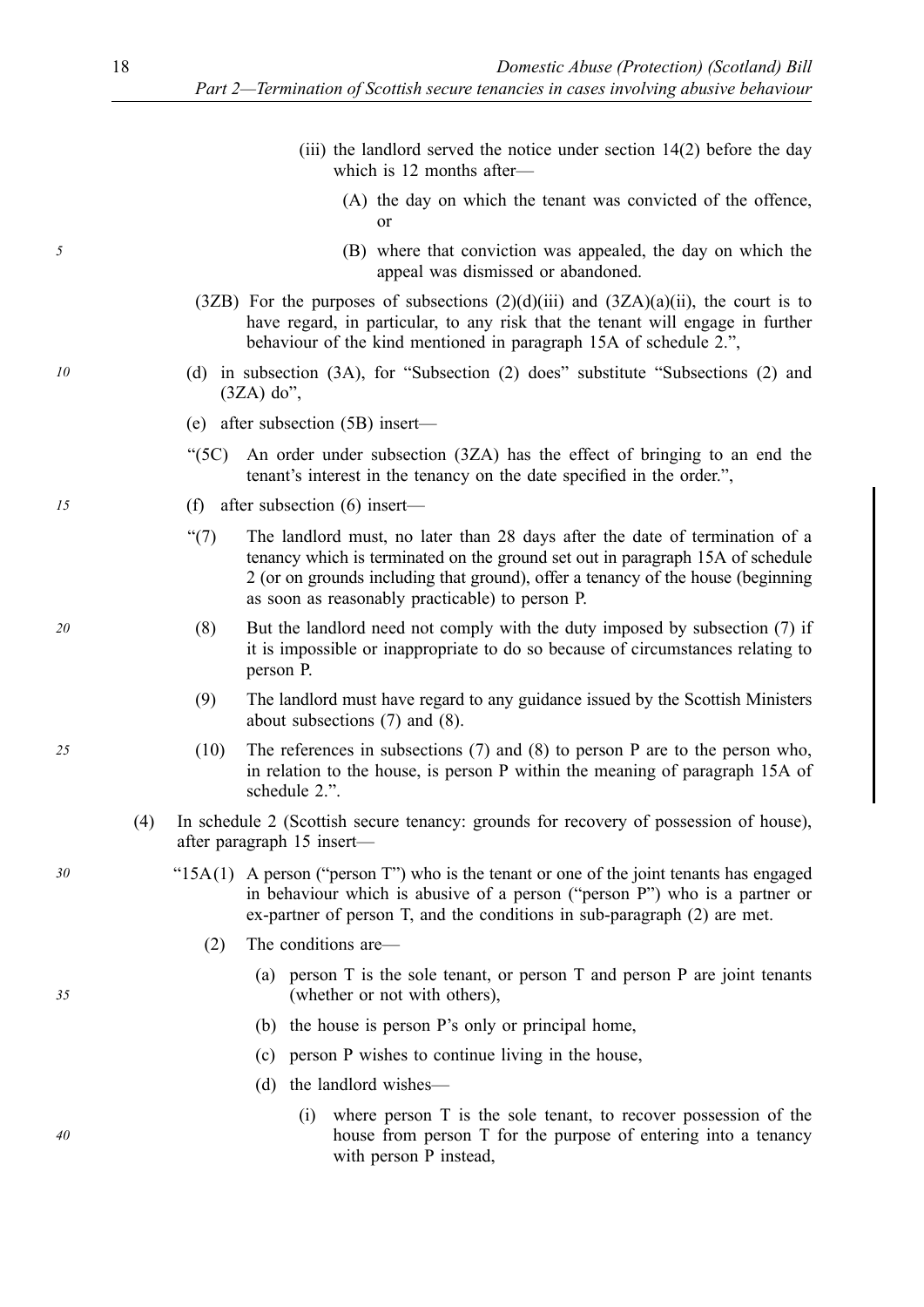- (ii) where person T is a joint tenant, to bring person T's interest in the tenancy to an end.
- (3) In sub-paragraph  $(1)$ 
	- (a) "partner or ex-partner of person T" means—
- *5* (i) the spouse or civil partner of person T,
	- (ii) a former spouse or former civil partner of person T,
	- (iii) a person with whom person T has, in the period of 12 months ending with the date on which the proceedings are raised under section  $14(1)$ , lived in the house as if a spouse of person T for a period of, or more than one period amounting in total to, at least 6 months,
	- (b) the reference to behaviour by person T which is abusive of person P is to be construed in accordance with sections 2 and 3 of the Domestic Abuse (Protection) (Scotland) Act 2021, as if the references in those sections to—
		- (i) person A were references to person T,
		- (ii) person B were references to person P.".
	- (5) The title of section 14 becomes "**Proceedings for recovery of possession or termination of joint tenant's interest**".
- *20* (6) The title of section 16 becomes "**Powers of court in proceedings for recovery of possession or termination of joint tenant's interest**".
	- (7) The heading of schedule 2 becomes "SCOTTISH SECURE TENANCY: GROUNDS FOR RECOVERY OF POSSESSION OR TERMINATION OF JOINT TENANT'S INTEREST".
- *25* (8) The heading of Part 1 of schedule 2 becomes "GROUNDS ON WHICH COURT MAY ORDER RECOVERY OF POSSESSION OR TERMINATION OF JOINT TENANT'S INTEREST".

#### **PART 3**

#### FINAL PROVISIONS

#### *30* **19 Ancillary provision**

- (1) The Scottish Ministers may by regulations make any incidental, supplementary, consequential, transitional, transitory or saving provision that they consider appropriate for the purposes of, in connection with or for giving full effect to this Act.
- (2) Regulations under subsection (1) may—
- *35* (a) modify any enactment (including this Act),
	- (b) make different provision for different purposes.
	- (3) Regulations under subsection (1)—
		- (a) are subject to the affirmative procedure if they add to, replace or omit any part of the text of an Act,

*10*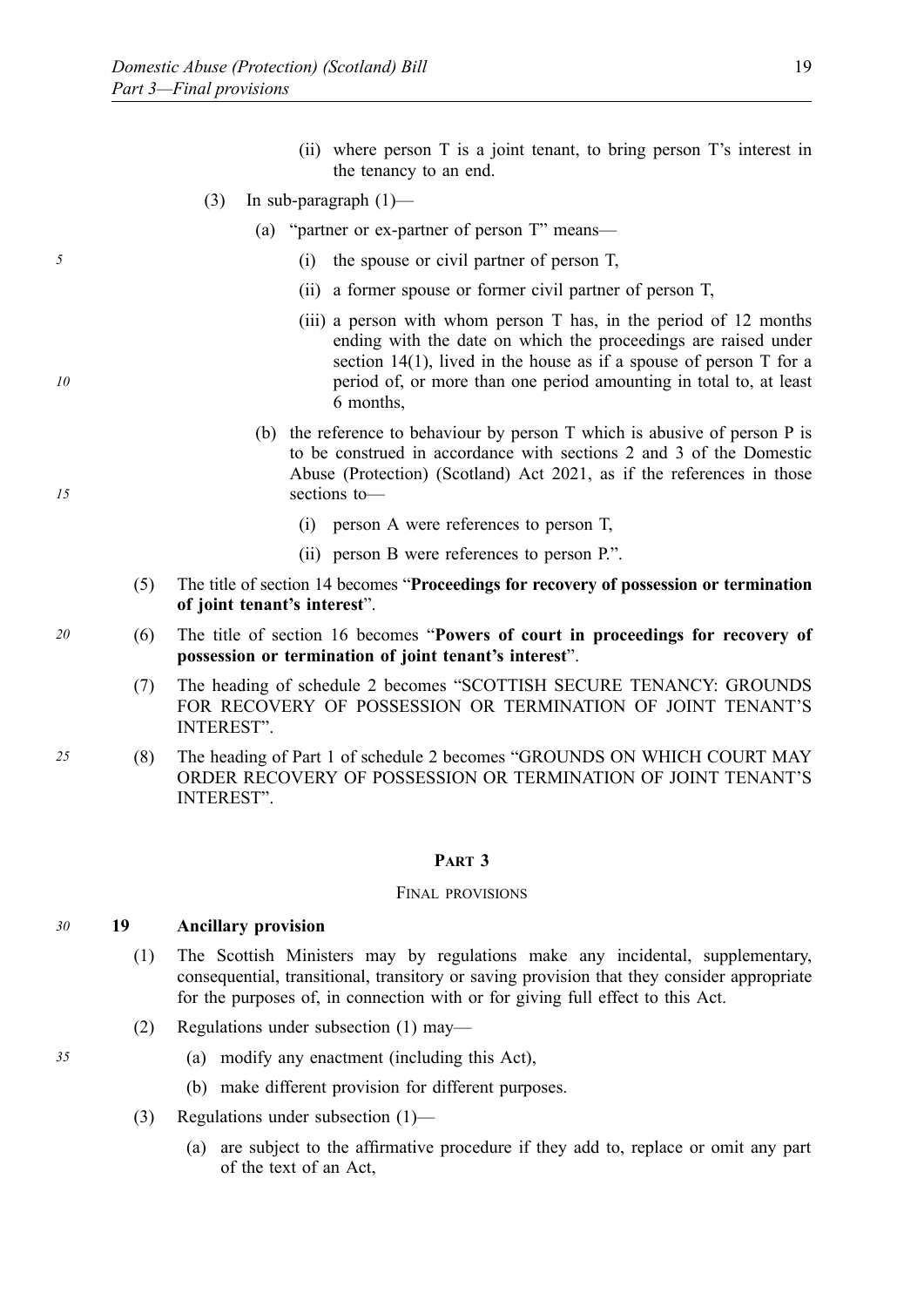(b) otherwise, are subject to the negative procedure.

#### **20 Commencement**

- (1) Section 17 and this Part come into force on the day after Royal Assent.
- (2) The other provisions of this Act come into force on such day as the Scottish Ministers may by regulations appoint.
- (3) Regulations under subsection (2) may—
	- (a) include transitional, transitory or saving provision,
	- (b) make different provision for different purposes.

#### **21 Short title**

*10* The short title of this Act is the Domestic Abuse (Protection) (Scotland) Act 2021.